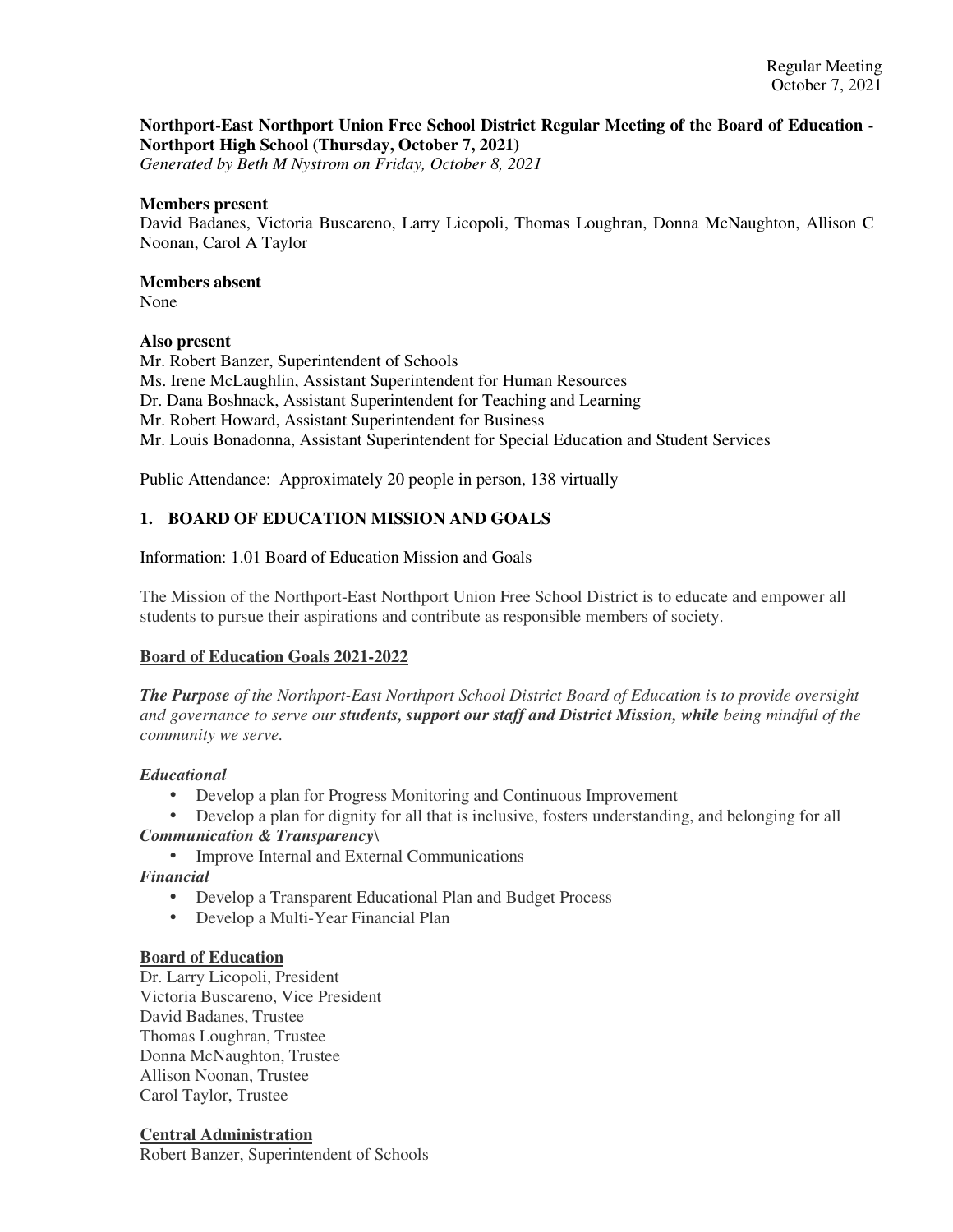Robert Howard, Assistant Superintendent for Business Irene McLaughlin, Assistant Superintendent for Human Resources Dr. Dana Boshnack, Assistant Superintendent for Teaching and Learning Louis Bonadonna, Assistant Superintendent for Special Education and Student Support Services

# **2. CALL TO ORDER**

President Licopoli called the meeting to order at 6:05 p.m.

# **3. EXECUTIVE SESSION**

IF NECESSARY, THE CHAIR MAY ENTERTAIN A MOTION TO ENTER INTO EXECUTIVE SESSION - Note: It is anticipated that the Board will meet in public at 6:00 p.m. in Room A119 at Northport High School to act upon a resolution, upon majority vote, to immediately convene into Executive Session to discuss matters pertaining to the employment history of particular persons and matters pertaining to current litigation.

Action: 3.01 Motion to convene into Executive Session to discuss matters pertaining to the employment history of particular persons, and matters pertaining to current litigation.

Motion by David Badanes, second by Carol A Taylor. Final Resolution: Motion passes Yes: David Badanes, Victoria Buscareno, Larry Licopoli, Thomas Loughran, Donna McNaughton, Allison C Noonan, Carol A Taylor

At 7:10 p.m. the Board reconvened in public session in the Auditorium at Northport High School.

# **4. NOTICE OF EMERGENCY EXITS**

President Licopoli pointed out the emergency exits, and led the those present in the

# **5. PLEDGE OF ALLEGIANCE**

# **6. READING OF DISTRICT MISSION**

Trustee Badanes read the District Mission.

# **7. REFLECTION**

Trustee Buscareno lead those present in a reflection.

# **8. STUDENT RECOGNITION / STUDENT ORGANIZATION REPORT**

Presentations: 8.01 Student Recognition

8.01.1 Ms. Robin Rann, District Chairperson of Mathematics, introduced Michael Torres, Mathematics Department Student of the Month.

Superintendent Banzer and President Licopoli congratulated Michael on his fine accomplishments and presented him with a commendation from the Board.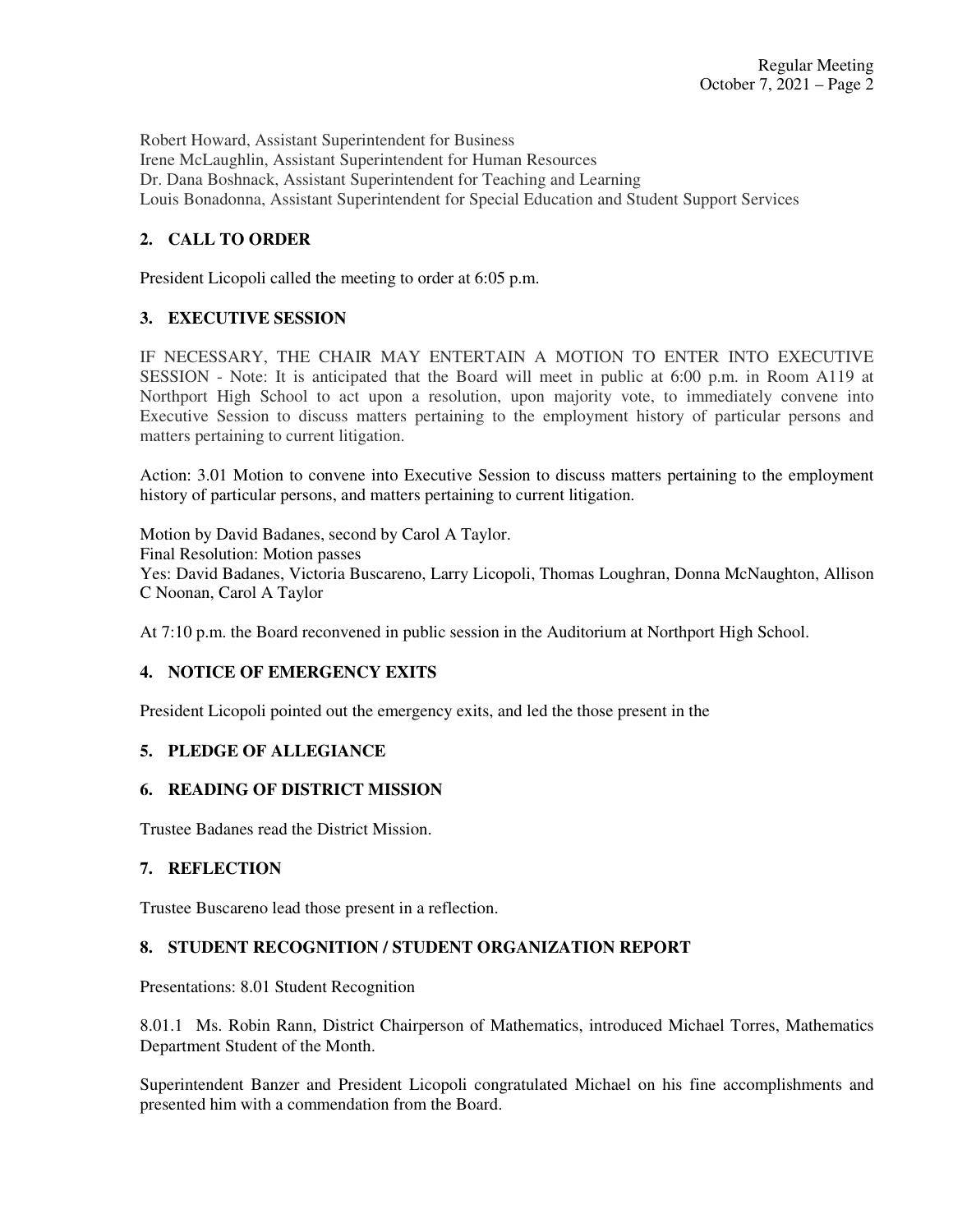# **9. BUSINESS AGENDA**

Action: 9.01 Approval of Minutes Recommendation to approve the following minutes:

9.01.1 September 9, 2021 - Regular Meeting 9.01.2 September 23, 2021 - Regular Meeting

Motion by Donna McNaughton, second by Carol A Taylor. Final Resolution: Motion Passes Yes: David Badanes, Victoria Buscareno, Larry Licopoli, Thomas Loughran, Donna McNaughton, Allison C Noonan, Carol A Taylor

Action: 9.02 Personnel Actions Report Recommendation to approve the attached Personnel Actions Report including the addendum

Motion by Donna McNaughton, second by Carol A Taylor. Final Resolution: Motion Passes Yes: David Badanes, Victoria Buscareno, Larry Licopoli, Thomas Loughran, Donna McNaughton, Allison C Noonan, Carol A Taylor

President Licopoli announced the retirements of Sean McDonagh, Custodial/Store Keeper, and Laura Loconte, Lead Food Service Worker.

Action: 9.03 Schedule J - Committee on Special Education Recommendation to approve Schedule J - Committee on Special Education

Motion by Donna McNaughton, second by Carol A Taylor. Final Resolution: Motion Passes Yes: David Badanes, Victoria Buscareno, Larry Licopoli, Thomas Loughran, Donna McNaughton, Allison C Noonan, Carol A Taylor

Action: 9.04 Response to Intervention Plan (K-4 ELA/Math) Recommendation to approve the 2021-2022 Northport-East Northport UFSD Response to Intervention Plan K-4 ELA/Math

Dr. Dana Boshnack, Assistant Superintendent for Teaching and Learning, Mr. Louis Bonadonna, Assistant Superintendent for Special Education and Student Services, and Ms. Tara Gaiss, District Coordinator or Reading and AIS, presented on the Response to Intervention Plan.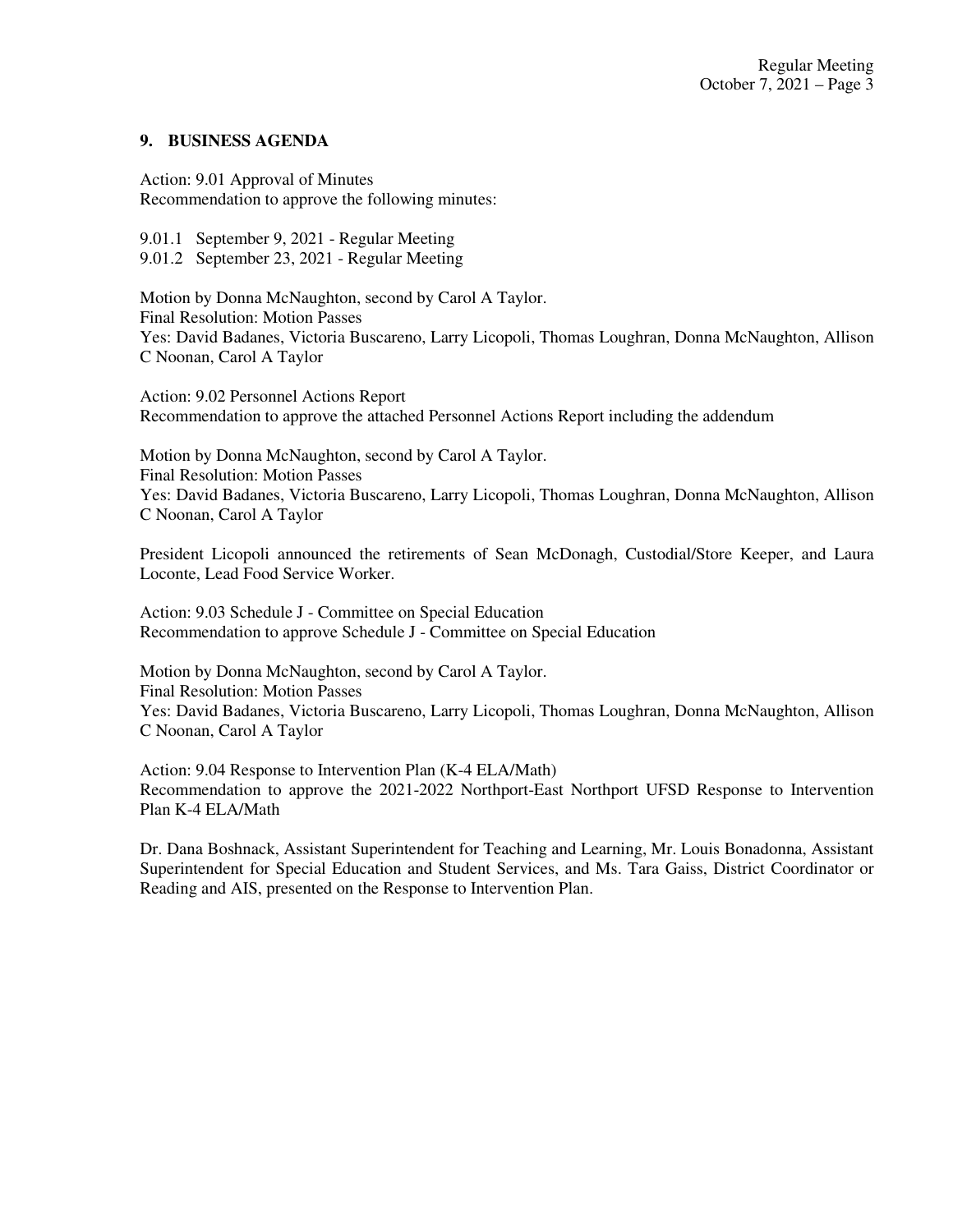

**Board of Education Meeting** 

# Response ntervention Tara Gaiss Lou Bonadonna **Contract Management Contract Contract** одентатынын суз<br>А. Saction I Services Dana Boshnack<br>Dana Boshnack<br>Teaching & Learning

### What is RTI and What are the Requirements of the District?

#### What is Response to Intervention?

- Structured, multi-fiered approach to help identify and support a struggling student
- Focus on providing high-quality instruction and interventions across 3 tiers of support

#### What are the School District Requirements?

A school district shall select and define the specific structure and components of the RtI program (reviewed and approved by the board) Part 100.2:

- Types of interventions
- The amount and nature of student performance based on data .
- Frequency for progress monitoring ۰
- Screening for students at-risk  $\overline{\phantom{0}}$
- Written notification to parents

"A school district shall not use the severe discrepancy criteria to determine that a student in kindergarten through grade four has a learning disability in the area of reading." par 2004

### The Shift to Multi-Tiered System of Support (MTSS)

#### What is Response to Intervention?

Response to Intervention (RTI) is a structured, multi-tiered approach to help identify and support a struggling student. It focuses on providing high-quality instruction and interventions across 3 tiers of increasing intensity and frequency.

#### What is Multi-Tiered System of Support?

Multi-Tiered System of Support (MTSS) is a school model that uses data-driven problemsolving and incorporates system-level change to address both the academic and nonacademic needs of all students.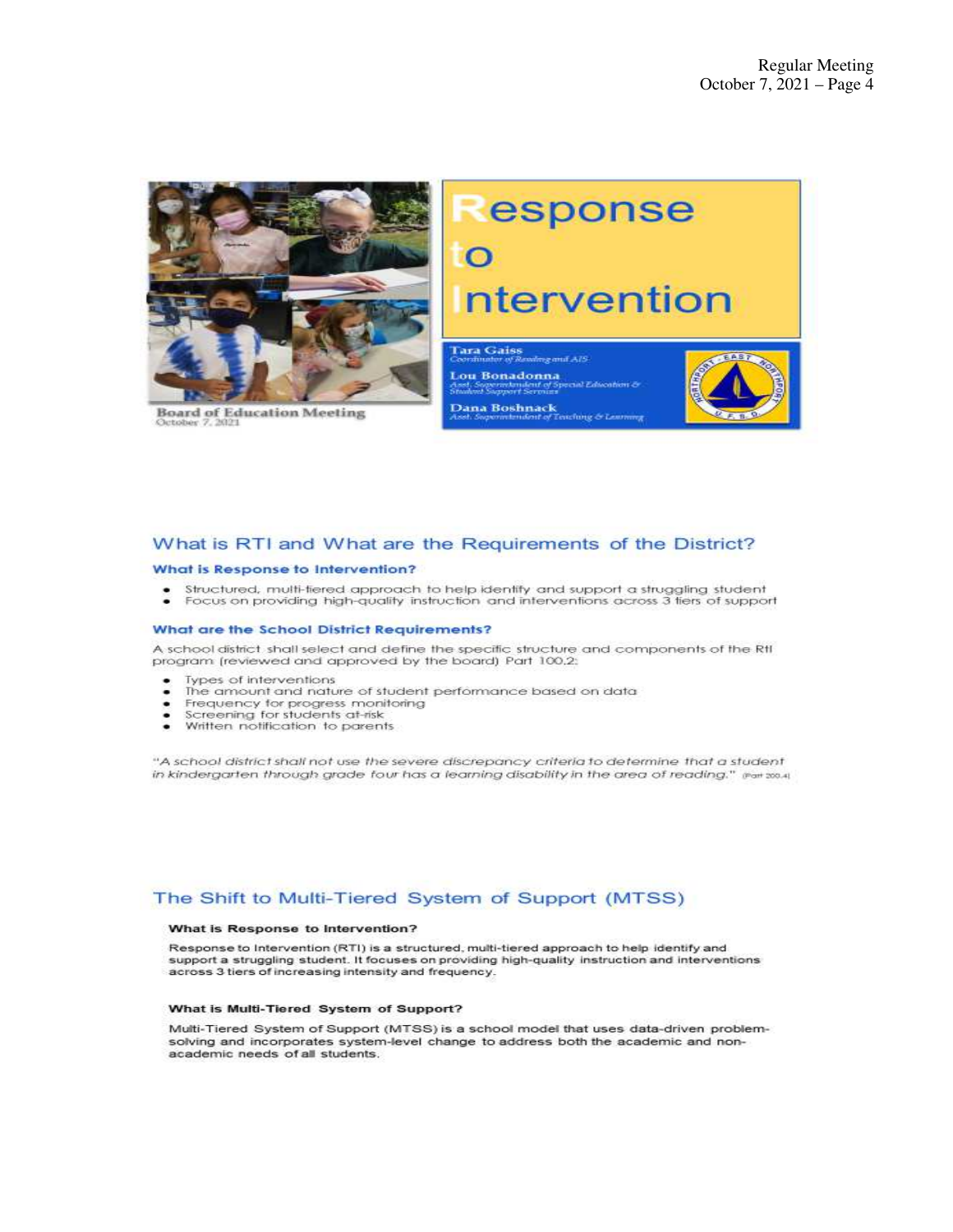# Collaboration/ Committee Work

### Rtl Committee- January- summer 2021

Participants (25): General and special education teachers, instructional coordinators, teaching assistants, and building and district administrators

Collaboration: MTSS consultant, Jim Wright-February- June 2021 Aligned District process with best practices and the national model

#### Outcomes:

- 1. Created a shared understanding of Tier 1, 2, and 3 support
- 2. Completed a District-wide planning tool to identify areas of focus 3. Sub-committees revised MTSS:
	- -Plan and criteria
		- -Forms

-Professional development plan

# Timeline

- . Summer/Fall 2021 Presentation and overview of MTSS flers from Jim Wright
- · Summer 2021 Comprehensive training for all coaches
- · Fall 2021 Implementation of:
	- o New entrance criteria and team approach to match tiered support
	- o MTSS Google Site with forms and intervention resources for Tier 1
	- o Supportive roll out to build capacity with staff
	- o Expanded MTSS structure to further support the whole child

### Overview of the RtI Plan

- · Team Approach
	- o Grade Level Teams
	- Data Analysis Teams ia. Problem Solving Team
- 3 Tiers of Intervention  $\bullet$ 
	- Rtl Pyramid
- 
- **Tier Criteria Chart** 
	- · Kindergarten o Grades 1-4
		-

| <b>Cesa onse to Intervention</b>                                                                                                                                                              |                                                                                                                                         |                                                                                                                                       |
|-----------------------------------------------------------------------------------------------------------------------------------------------------------------------------------------------|-----------------------------------------------------------------------------------------------------------------------------------------|---------------------------------------------------------------------------------------------------------------------------------------|
| Tier 1                                                                                                                                                                                        | Tier <sub>2</sub>                                                                                                                       |                                                                                                                                       |
| Purpose: To provide the<br>student with classroom.<br>supports to 'get through the<br>mext lesson'.                                                                                           | Purpose: To find & fix off-<br>grade-level skill gaps.                                                                                  | Purpose: To create an<br>individualized intervention.<br>plan for interisive-need<br>students.                                        |
| Team: Classroom teacher<br>meets with Tier 1 Team:<br>consultant or grade-level.<br>tegers.                                                                                                   | Team: Data Analysis<br>Team meets after 3 yearly<br>echool-usde screenings to<br>place students using data-<br>based entrance criteria. | Team: Multi-disciplinary<br><b>MTSS Problem-Solving</b><br>Team meets on students<br>who fail to succeed with<br>lesser interventons. |
| Progression: Tar !-<br>continues as long as<br>needed. The student may<br>also advance to Tier 2 if<br>Tier 1 is unsuccessful-but<br>only if student is borderine<br>or qualifies for Tier 2. | Progression: If<br>unauccessful at Tier 2, the<br>student is referred to Tier 3<br>MTSS Team                                            | Progression: If<br>student has met 'decision'<br>rules' for non-responder in<br>MTSS, the Team may refer<br>to CSE                    |
|                                                                                                                                                                                               | dealers will be a more than the                                                                                                         |                                                                                                                                       |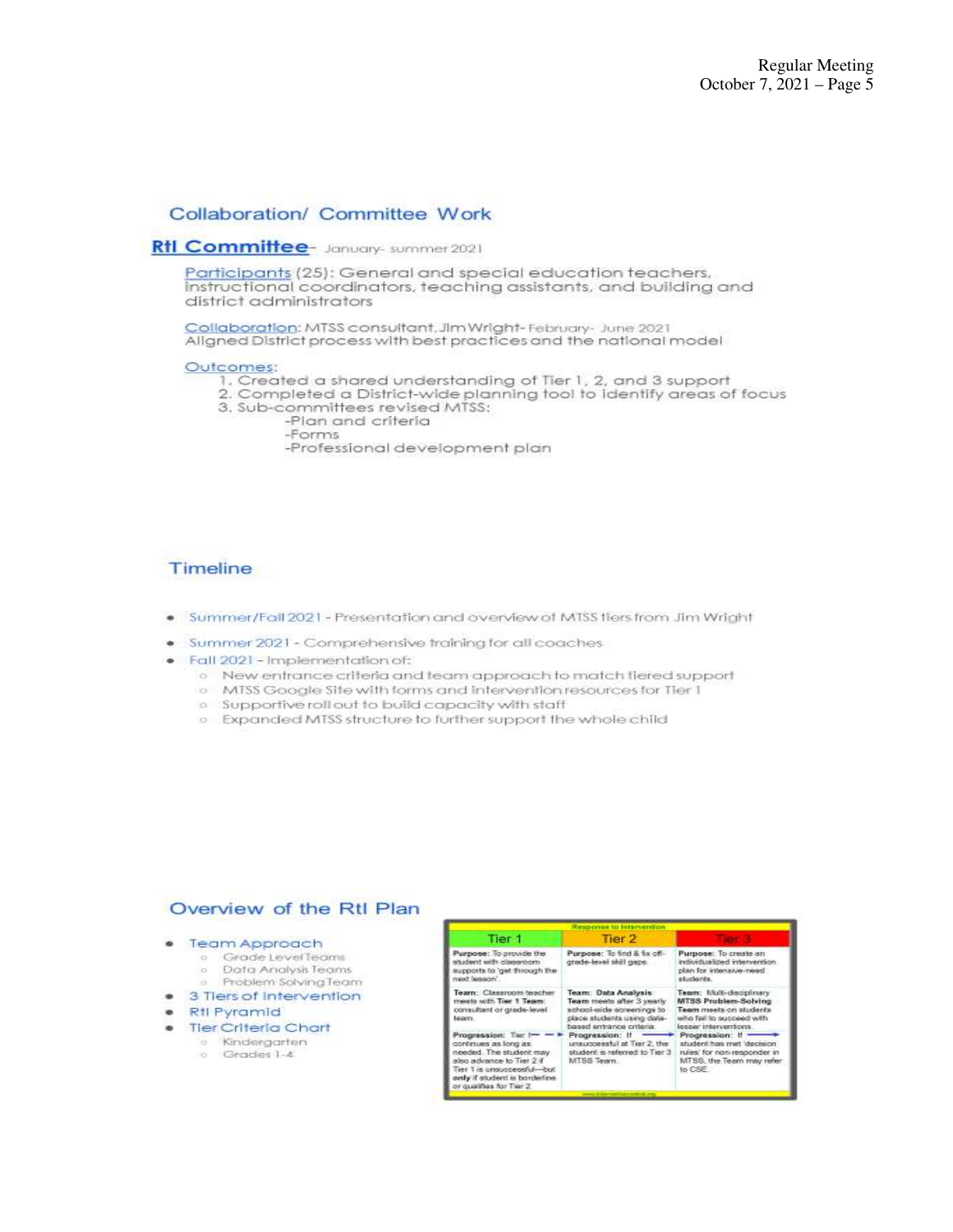There was a discussion regarding duration of each tier, the percentage of students who started in RtI and progressed out, the evaluation process, the effects of the pandemic on AIS, team meetings, the reading program, and the difference between RtI and AIS.

Motion by Donna McNaughton, second by Carol A Taylor. Final Resolution: Motion Passes Yes: David Badanes, Victoria Buscareno, Larry Licopoli, Thomas Loughran, Donna McNaughton, Allison C Noonan, Carol A Taylor

Action: 9.05 BIDS Recommendation to take specified action on the following BIDs:

SCHOOL LUNCH: 9.05.1 REJECT: Bid #22-101 - Uniforms - School Lunch

Motion by Donna McNaughton, second by Carol A Taylor. Final Resolution: Motion Passes Yes: David Badanes, Victoria Buscareno, Larry Licopoli, Thomas Loughran, Donna McNaughton, Allison C Noonan, Carol A Taylor

Action: 9.06 Southampton Union Free School District BID #SPS20-007 for Stage Curtain and Rigging Inspection, Cleaning and Repairs

Recommendation to approve the following resolution to authorize piggybacking on the Southampton Union Free School District BID #SPS20-007 for Stage Curtain and Rigging Inspection, Cleaning and Repairs (for Ocean Avenue stage drapes to be cleaned by AT Equipment Sales Corp.:

 "WHEREAS, the Southampton UFSD, has made available to other municipalities a contract for stage curtains/rigging inspection, cleaning and repairs; and

 WHEREAS, said contract for school supplies and materials was let for bid consistent with the requirements of General Municipal Law, section 103; and

 WHEREAS, the Northport-East Northport U.F.S.D. is permitted to utilize said contract in accordance with the terms and conditions of the bid and requirements of General Municipal Law, section 103; and

 NOW, THEREFORE, BE IT RESOLVED, that the Board of Education hereby authorizes the purchase of stage curtains/rigging inspection, cleaning and repairs from Southampton UFSD contract in accordance with the requirements of General Municipal Law, section 103."

Motion by Donna McNaughton, second by Carol A Taylor. Final Resolution: Motion Passes Yes: David Badanes, Victoria Buscareno, Larry Licopoli, Thomas Loughran, Donna McNaughton, Allison C Noonan, Carol A Taylor

Action: 9.07 Change Orders

Recommendation to approve the following Change Orders:

- 9.07.1 Change Order No. 1, Norwood Avenue Elementary School, SED No. 58-04-04-03-0-005-021, addition in the amount of \$13,545.08
- 9.07.2 Change Order No. 1, East Northport Middle School, SED No. 58-04-04-03-0-003-026, deduction in the amount of \$15,969.00
- 9.07.3 Change Order No. 2, Norwood Avenue Elementary School, SED No. 58-04-04-03-0-005-021, deduction in the amount of \$10,000.00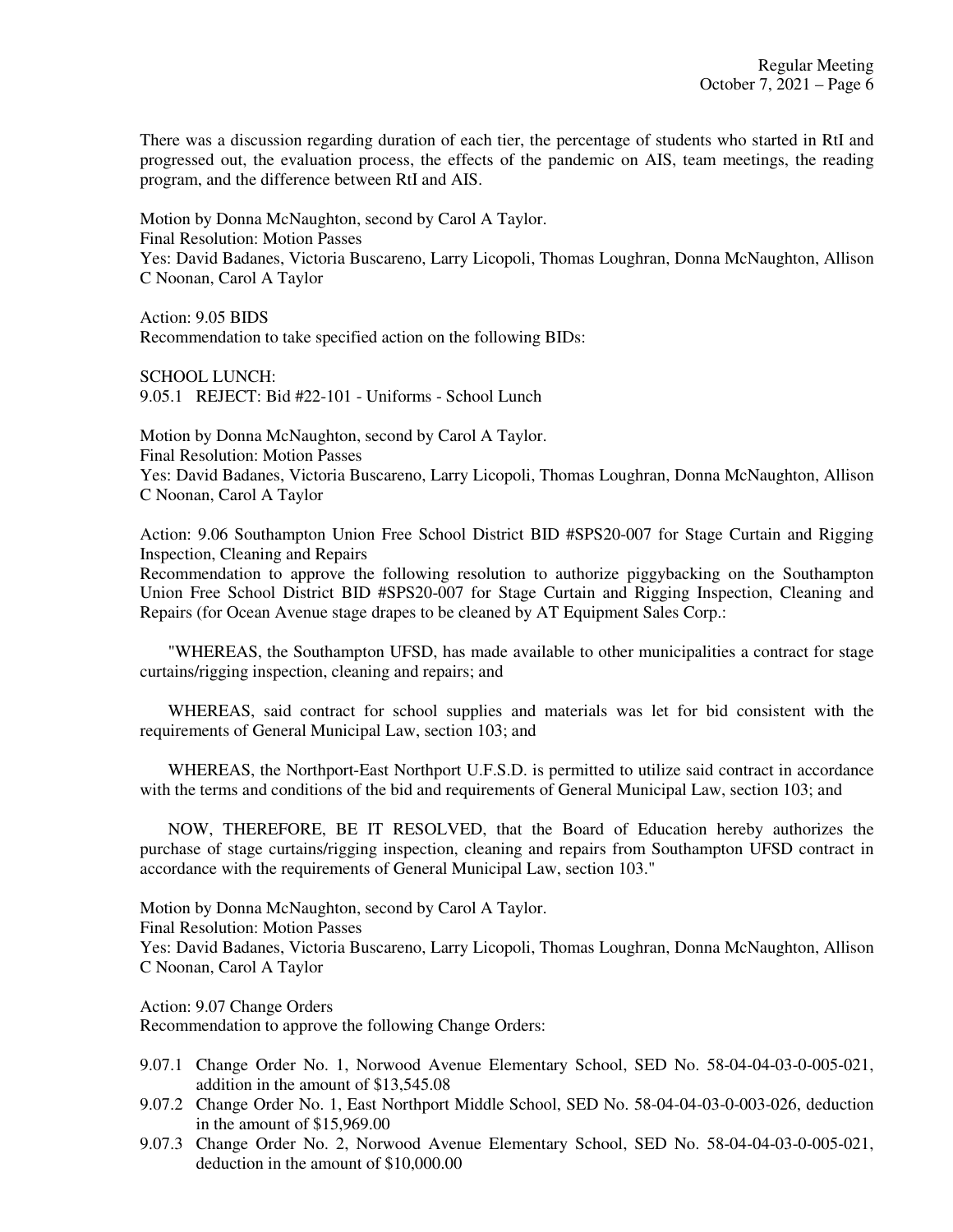9.07.4 Change Order No. 3, Northport High School, SED No. 58-04-04-03-0-010-033, deduction in the amount of \$8,000.00

Motion by Donna McNaughton, second by Carol A Taylor. Final Resolution: Motion Passes Yes: David Badanes, Victoria Buscareno, Larry Licopoli, Thomas Loughran, Donna McNaughton, Allison C Noonan, Carol A Taylor

Action: 9.08 Westbury Union Free School District

Recommendation to approve a 2021-2022 Special Education Services Contract for Parentally-Placed Non-Public School Students between the Board of Education of the Northport-East Northport Union Free School District and the Board of Education of the Westbury Union Free School District (Spec. Ed.)

Motion by Donna McNaughton, second by Carol A Taylor. Final Resolution: Motion Passes Yes: David Badanes, Victoria Buscareno, Larry Licopoli, Thomas Loughran, Donna McNaughton, Allison C Noonan, Carol A Taylor

Action: 9.09 EI US, LLC d/b/a Learnwell Recommendation to approve a 2021-2022 Agreement between the Northport-East Northport Union Free School District and EI US, LLC d/b/a Learnwell for academic tutoring services (SSS)

Motion by Donna McNaughton, second by Carol A Taylor. Final Resolution: Motion Passes Yes: David Badanes, Victoria Buscareno, Larry Licopoli, Thomas Loughran, Donna McNaughton, Allison C Noonan, Carol A Taylor

Action: 9.10 Top Grade Recommendation to approve a 2021-2022 Agreement between the Northport-East Northport Union Free School District and Top Grade for academic tutoring services (SSS)

Motion by Donna McNaughton, second by Carol A Taylor. Final Resolution: Motion Passes Yes: David Badanes, Victoria Buscareno, Larry Licopoli, Thomas Loughran, Donna McNaughton, Allison C Noonan, Carol A Taylor

Action: 9.11 Robyn Mikulas, OT, PC

Recommendation to approve a 2021-2022 Agreement between the Northport-East Northport Union Free School District and Robyn Mikulas, OT, PC to provide related services to designated students pursuant to the Individualized Education Program(s) developed for student(s) by the Committee on Special Education (CSE) (Spec. Ed.)

Motion by Donna McNaughton, second by Carol A Taylor. Final Resolution: Motion Passes Yes: David Badanes, Victoria Buscareno, Larry Licopoli, Thomas Loughran, Donna McNaughton, Allison C Noonan, Carol A Taylor

Action: 9.12 Claims Auditor's Report

Recommendation to approve the Claims Auditor's Reports and Schedule of Claims for payments dated: August 6, 2021 (Payroll Trust & Agency Warrant), August 16, 2021 (Accounts Payable Warrant), August 20, 2021 (Payroll Trust & Agency Warrant), August 31, 2021 (Accounts Payable Warrant), August 2021 (Claims Audit Report)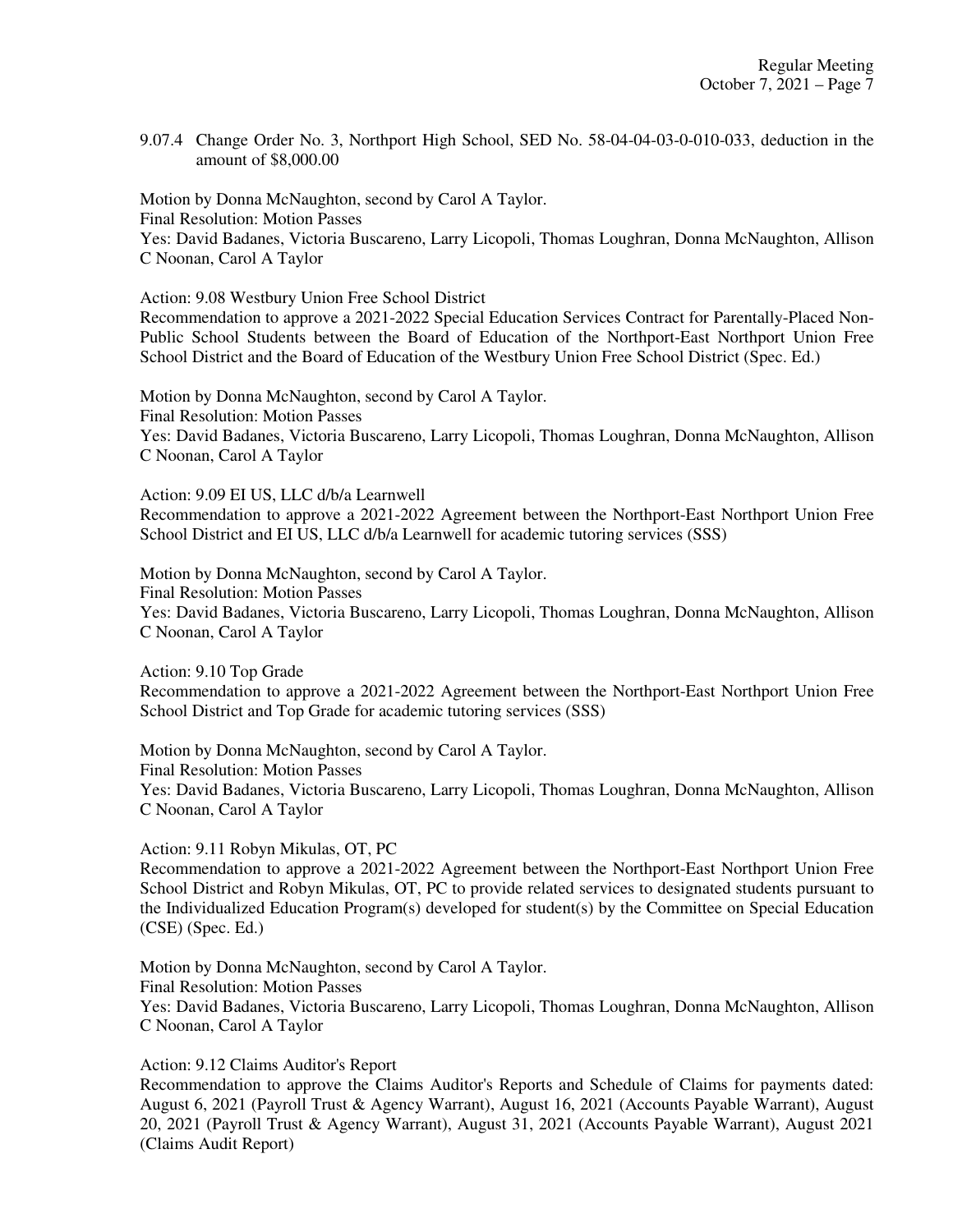Motion by Donna McNaughton, second by Carol A Taylor. Final Resolution: Motion Passes Yes: David Badanes, Victoria Buscareno, Larry Licopoli, Thomas Loughran, Donna McNaughton, Allison C Noonan, Carol A Taylor

Action: 9.13 Treasurer's Report and Monthly Summary of Receipts and Disbursements Recommendation to approve the Treasurer's Report and Monthly Summary of Receipts and Disbursements:

9.13.1 Treasurer's Report for the period July 1, 2021 through July 31, 2021

9.13.2 Treasurer's Report for the period August 1, 2021 through August 31, 2021

9.13.3 Monthly Summary of Receipts and Disbursements for July 2021

9.13.4 Monthly Summary of Receipts and Disbursements for August 2021

Motion by Donna McNaughton, second by Carol A Taylor.

Final Resolution: Motion Passes

Yes: David Badanes, Victoria Buscareno, Larry Licopoli, Thomas Loughran, Donna McNaughton, Allison C Noonan, Carol A Taylor

Action: 9.14 Schedule of Investments Recommendation to approve the following Schedule of Investments:

9.14.1 Schedule of Investments as of July 31, 2021

9.14.2 Schedule of Investments as of August 31, 2021

Motion by Donna McNaughton, second by Carol A Taylor.

Final Resolution: Motion Passes

Yes: David Badanes, Victoria Buscareno, Larry Licopoli, Thomas Loughran, Donna McNaughton, Allison C Noonan, Carol A Taylor

Action: 9.15 Collateral Schedule Recommendation to approve the following Collateral Schedules:

9.15.1 Collateral Schedule as of July 31, 2021 9.15.2 Collateral Schedule as of August 31, 2021

Motion by Donna McNaughton, second by Carol A Taylor. Final Resolution: Motion Passes Yes: David Badanes, Victoria Buscareno, Larry Licopoli, Thomas Loughran, Donna McNaughton, Allison C Noonan, Carol A Taylor

Action: 9.16 Bank Reconciliation Recommendation to approve the following Bank Reconciliation Reports:

9.16.1 Bank Reconciliation Report for the month ended July 21, 2021

9.16.2 Bank Reconciliation Report for the month ended August 31, 2021

Motion by Donna McNaughton, second by Carol A Taylor. Final Resolution: Motion Passes

Yes: David Badanes, Victoria Buscareno, Larry Licopoli, Thomas Loughran, Donna McNaughton, Allison C Noonan, Carol A Taylor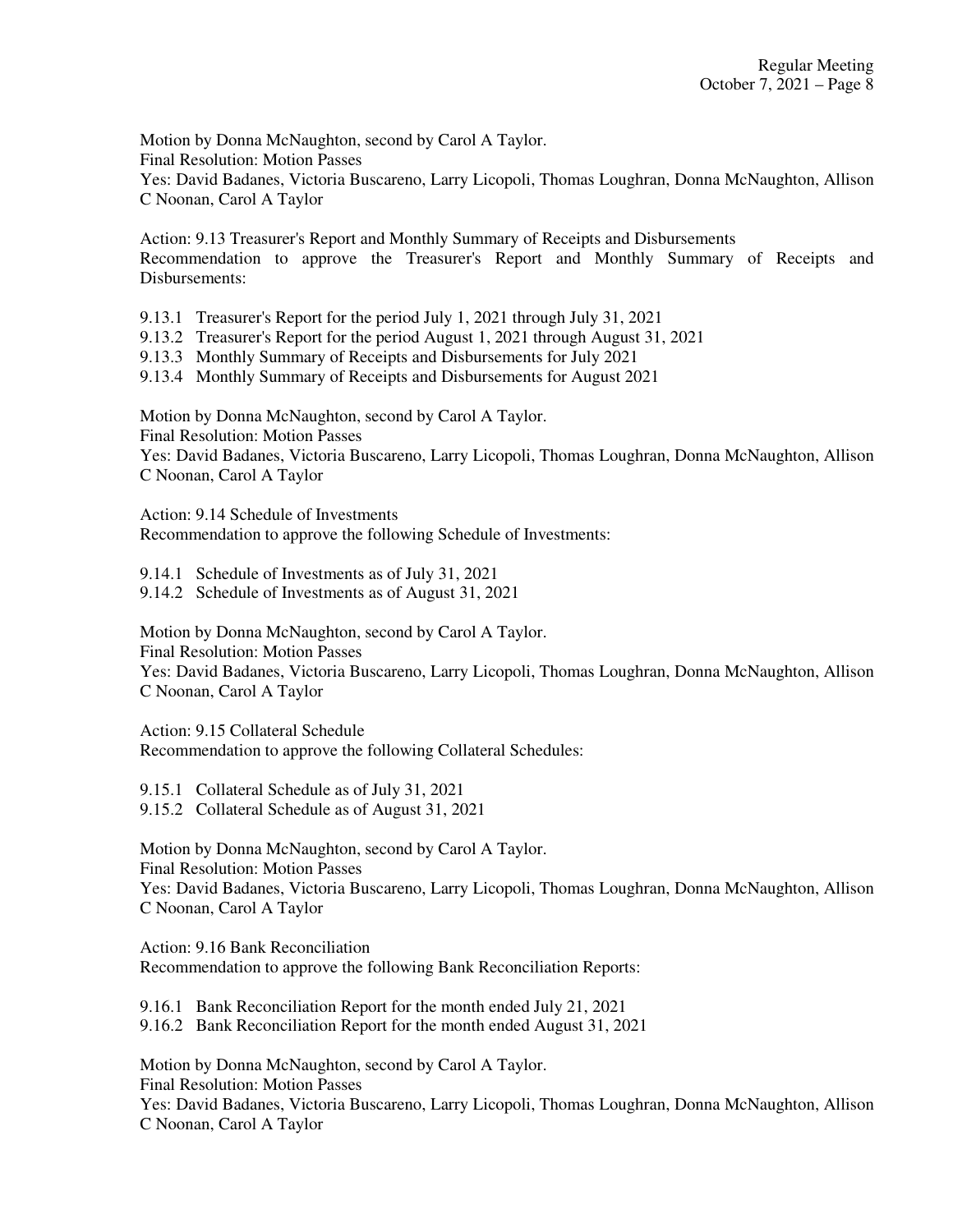Action: 9.17 General Fund Projected Cash Flow Statement Recommendation to approve the following General Fund Projected Cash Flow Statements:

- 9.17.1 General Fund Projected Cash Flow Statement for the year ending 2021-2022, Actual Data July 1, 2021 - July 31, 2021, estimated Data August 1, 2021 - June 30, 2022
- 9.17.2 General Fund Projected Cash Flow Statement for the year ending 2021-2022, Actual Data July 1, 2021 - August 31, 2021, estimated Data September 1, 2021 - June 30, 2022

Motion by Donna McNaughton, second by Carol A Taylor. Final Resolution: Motion Passes Yes: David Badanes, Victoria Buscareno, Larry Licopoli, Thomas Loughran, Donna McNaughton, Allison C Noonan, Carol A Taylor

Action: 9.18 School Lunch Profit and Loss Recommendation to approve the School Lunch Profit and Loss Statement for the period July 1, 2020 - June 30, 2021

Motion by Donna McNaughton, second by Carol A Taylor. Final Resolution: Motion Passes Yes: David Badanes, Victoria Buscareno, Larry Licopoli, Thomas Loughran, Donna McNaughton, Allison C Noonan, Carol A Taylor

Action: 9.19 Year End Results and Fund Balance/Reserve Funding Recommendation to approve the following resolution to fund the following reserves:

 "BE IT RESOLVED, that the Board of Education authorizes the funding of reserves as stated in the chart below in accordance with the district's fund balance and reserves policy and fund balance and reserves plan. The funding of these reserves would be effective for the fiscal year ending June 30, 2021.

ERS Reserve - \$215,634 TRS Reserve - \$1,405,897 Capital Reserve 2018 - \$2,000,000 Capital Reserve 2021 - \$2,000,000"

Motion by Donna McNaughton, second by Carol A Taylor. Final Resolution: Motion Passes Yes: David Badanes, Victoria Buscareno, Larry Licopoli, Thomas Loughran, Donna McNaughton, Allison C Noonan, Carol A Taylor

Action: 9.20 Michael C. Kauffman Memorial Scholarship Fund Donation Recommendation to approve the following resolution:

 "RESOLVED, that the Board of Education accept the donation of \$25.00 from Jon Gregurich to the Michael C. Kauffman Memorial Scholarship Fund

Motion by Donna McNaughton, second by Carol A Taylor. Final Resolution: Motion Passes Yes: David Badanes, Victoria Buscareno, Larry Licopoli, Thomas Loughran, Donna McNaughton, Allison C Noonan, Carol A Taylor

Action: 9.21 Transfer of General Fund Appropriations Recommendation to approve Transfer of General Fund Appropriations in the 2021-2022 Fiscal Year (\$79,200.00)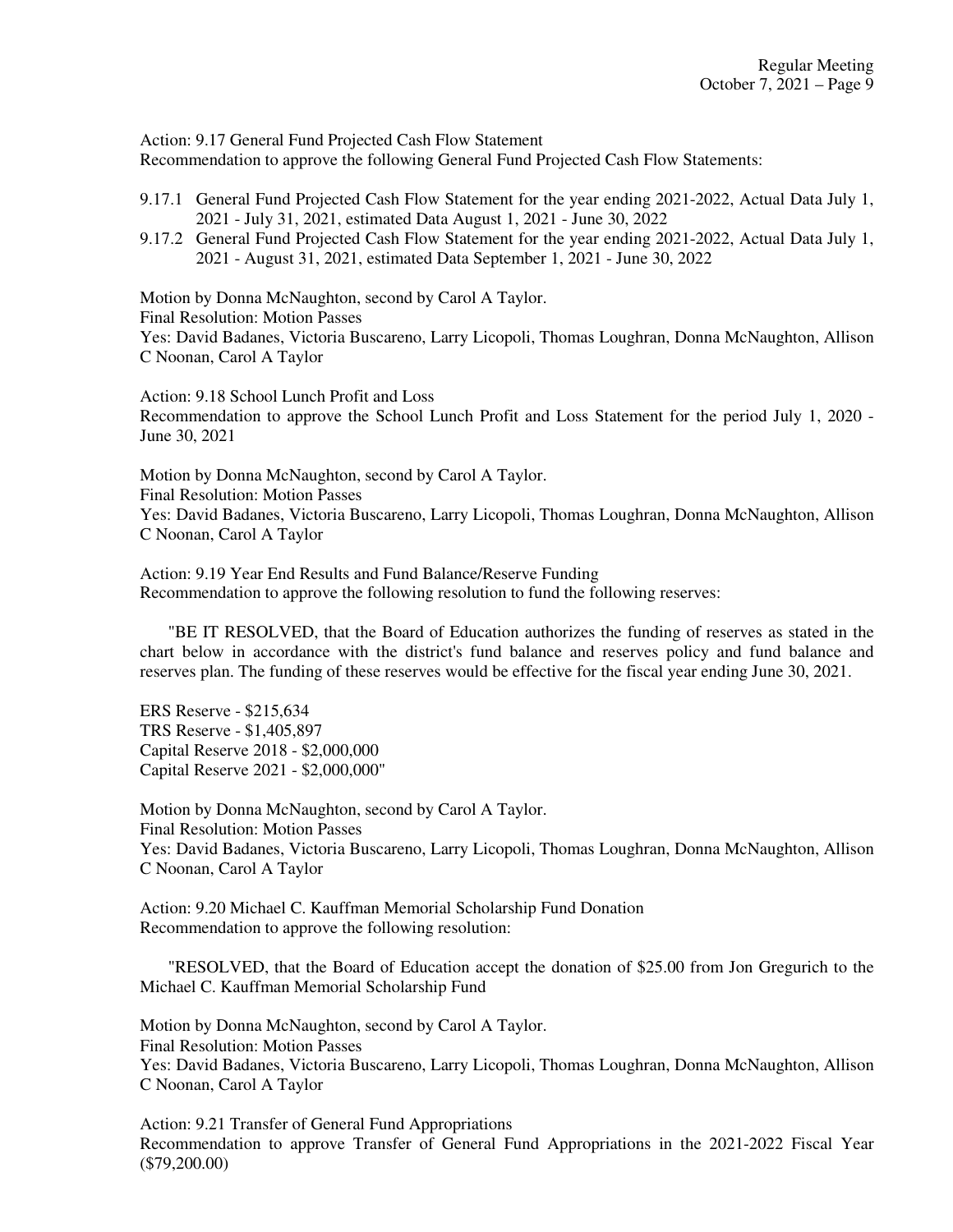Motion by Donna McNaughton, second by Carol A Taylor. Final Resolution: Motion Passes Yes: David Badanes, Victoria Buscareno, Larry Licopoli, Thomas Loughran, Donna McNaughton, Allison C Noonan, Carol A Taylor

Action: 9.22 Transfer of Capital Fund Appropriations Recommendation to approve Transfer of Capital Fund Appropriations in the 2021-2022 fiscal year (\$23,551.12)

Motion by Donna McNaughton, second by Carol A Taylor. Final Resolution: Motion Passes Yes: David Badanes, Victoria Buscareno, Larry Licopoli, Thomas Loughran, Donna McNaughton, Allison C Noonan, Carol A Taylor

Action: 9.23 A2Z Diagnostics, LLC Recommendation to approve a 2021-2022 Agreement between the Northport-East Northport Union Free School District and A2Z Diagnostics, LLC to conduct COVID-19 testing services (HR)

Motion by Donna McNaughton, second by Carol A Taylor. Final Resolution: Motion Passes Yes: David Badanes, Victoria Buscareno, Larry Licopoli, Thomas Loughran, Donna McNaughton, Allison C Noonan, Carol A Taylor

# **10. BOARD OF EDUCATION REPORTS (Focus on 2021-2022 Goals and Planning)**

Information: 10.01 Board President Comments

Report: 10.02 Committee Reports

10.02.1 Policy Committee (Trustees Badanes and Taylor)

Trustee Badanes stated that the committee met two times and policies will be placed on the October 20, 2021 agenda for Board consideration.

10.02.2 Multi-Year Financing Planning (Trustees Loughran and McNaughton)

Nothing to report at this time.

10.02.3 Audit Committee (Trustees Licopoli and Buscareno)

There will be an Audit Committee Meeting on Thursday, October 14, 2021.

10.02.4 Dignity for All Committee (Trustees Noonan and Taylor)

Nothing to report at this time. Mr. Banzer stated that an RFP is being drafted for a consultant.

10.02.5 Legislative Committee (Trustees Loughran and Taylor)

Nothing to report at this time.

Report: 10.03 Board Liaison Reports

10.03.1 Progress Monitoring (Trustees Buscareno, McNaughton and Noonan)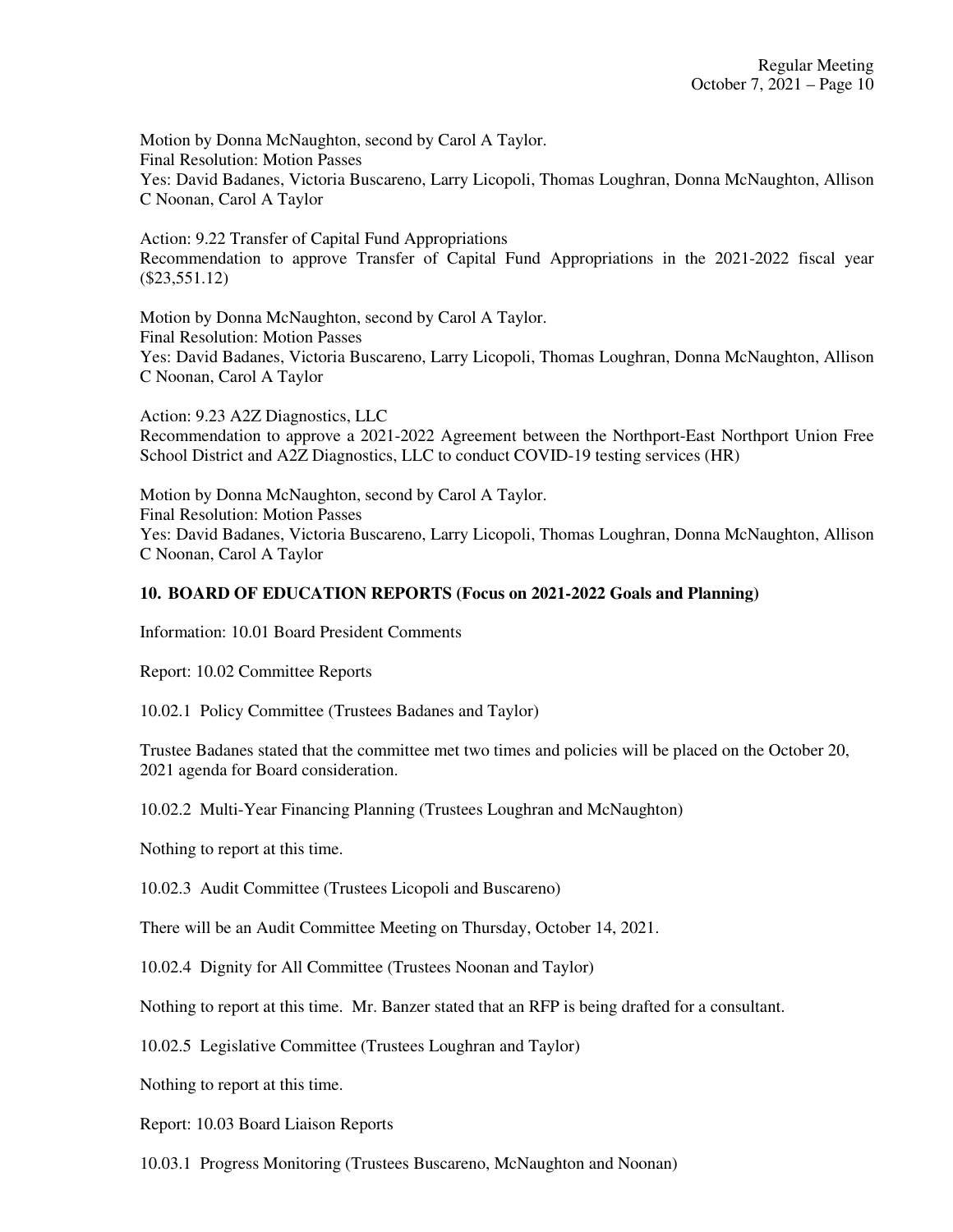Nothing to report at this time.

10.03.2 Educational Planning and Budget (Trustees Badanes, Loughran and Licopoli)

Nothing to report at this time.

10.03.3 PTA Report/Feedback

Board Trustees have been assigned PTA meetings to attend.

# **11. SUPERINTENDENT'S REPORT**

Presentations: 11.01 Update on Capital Projects

Mr. Robert Howard, Assistant Superintendent for Business, Mr. John Grillo, District Architect, Mr. John Lackner, Superintendent of Buildings and Grounds, and Mr. Danny Castellano, Assistant Plant Facilities Administrator, presented an update on the Capital Projects.

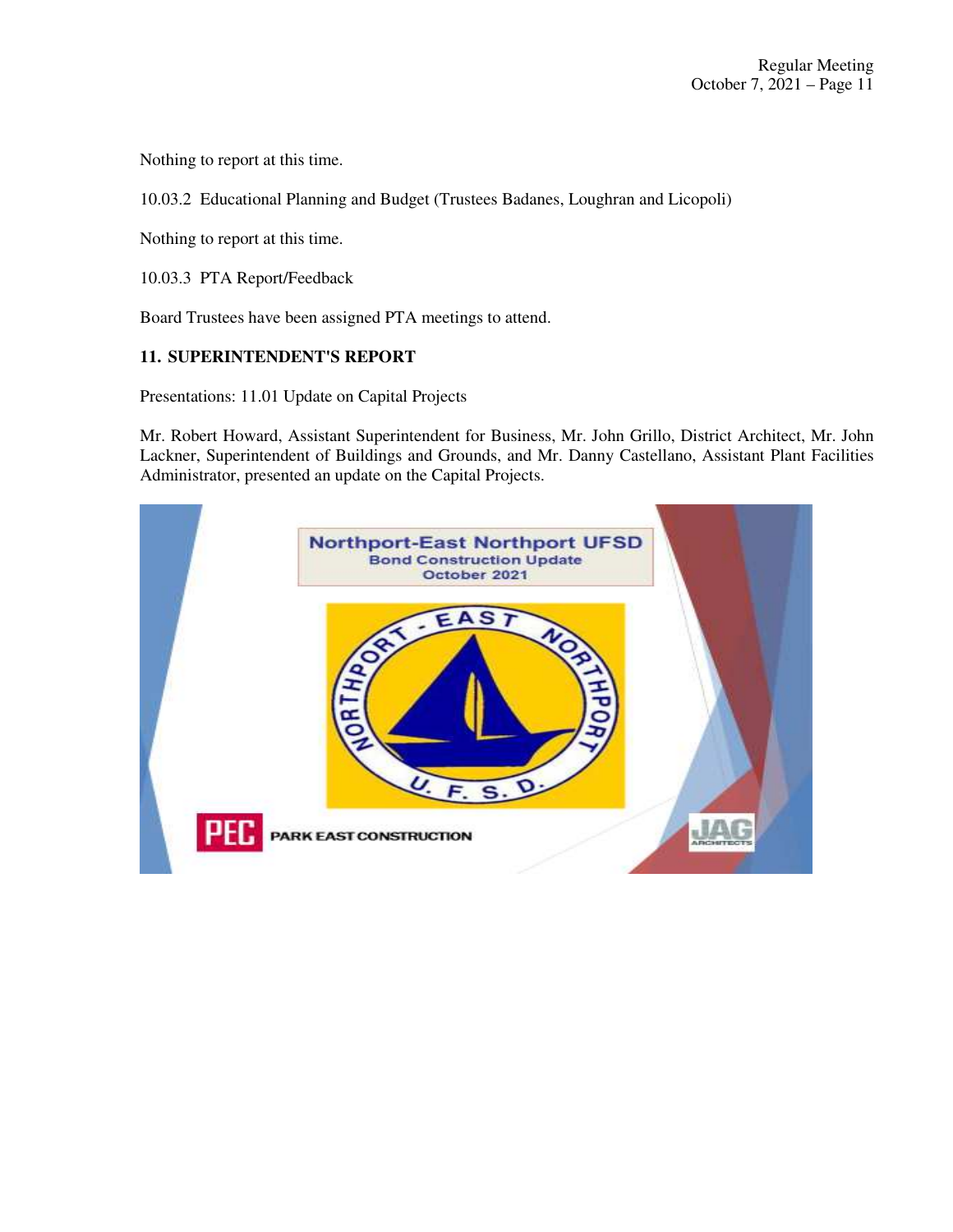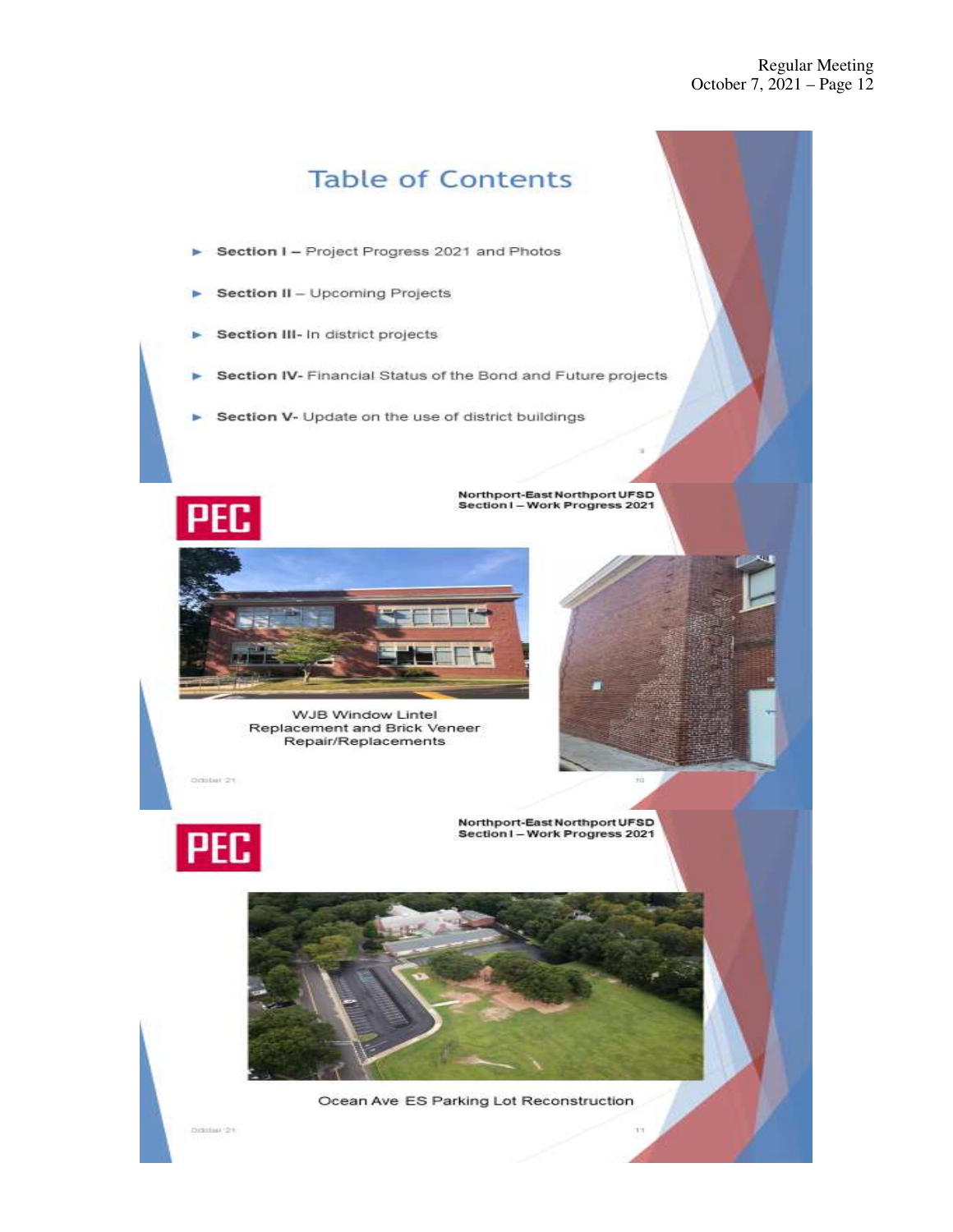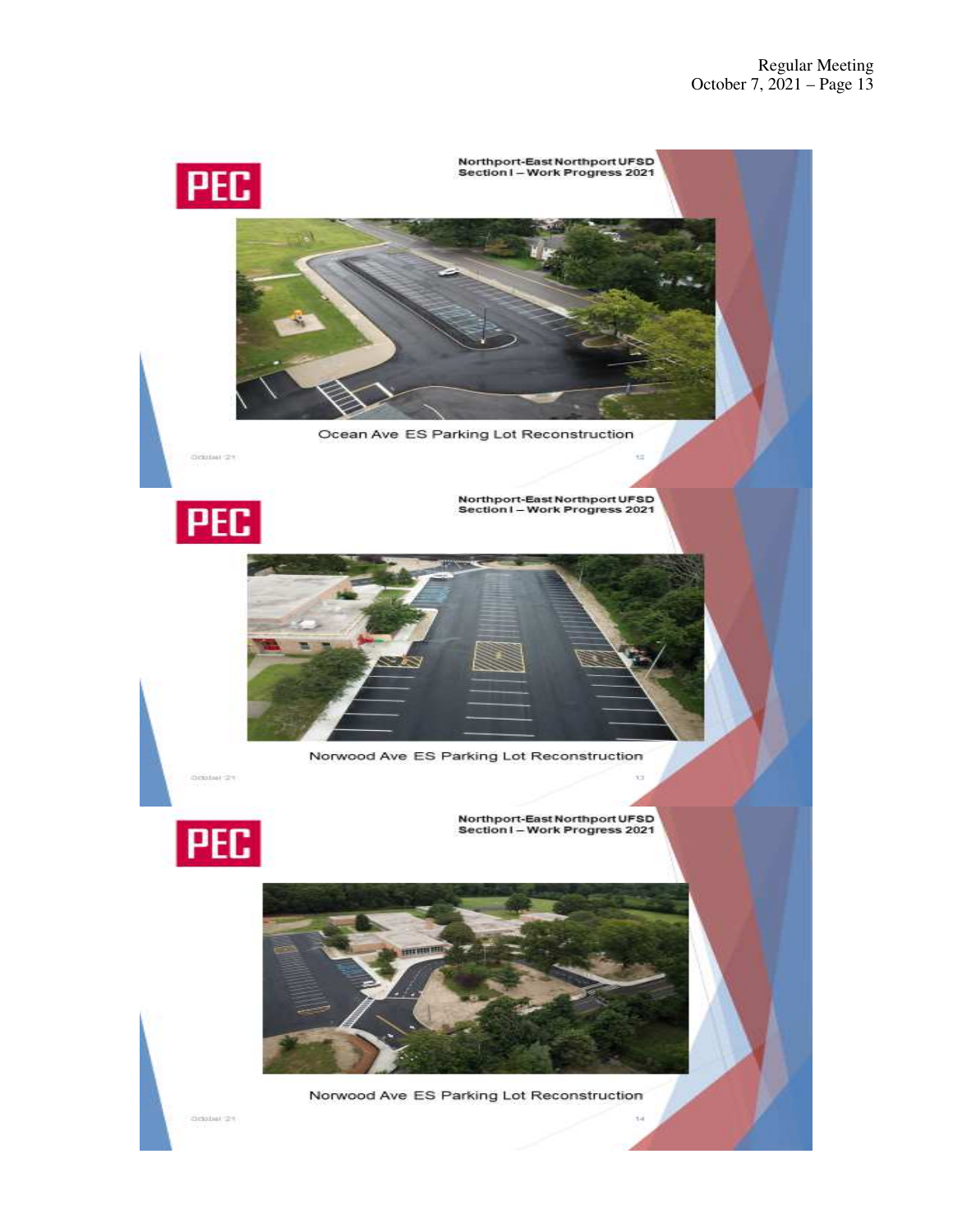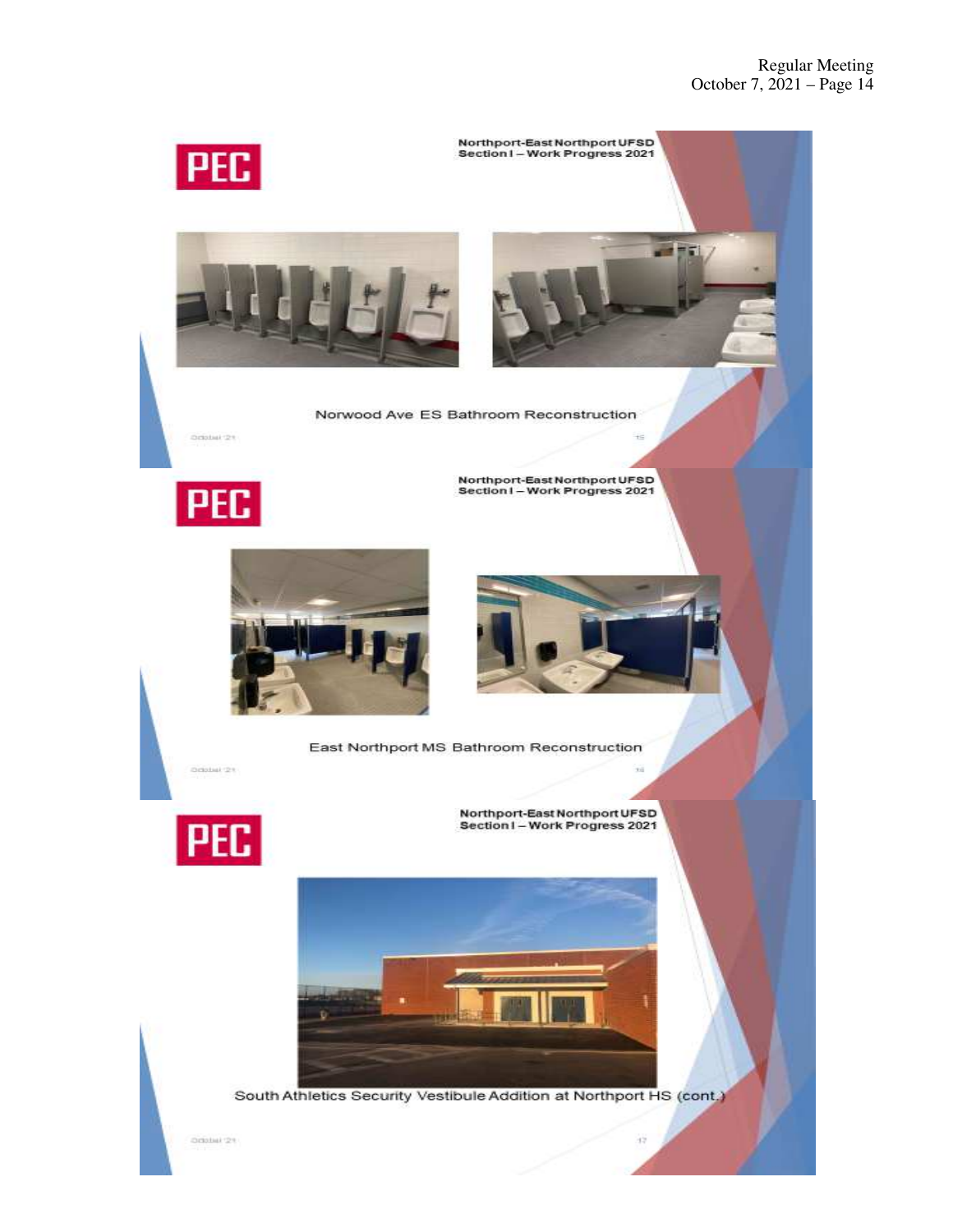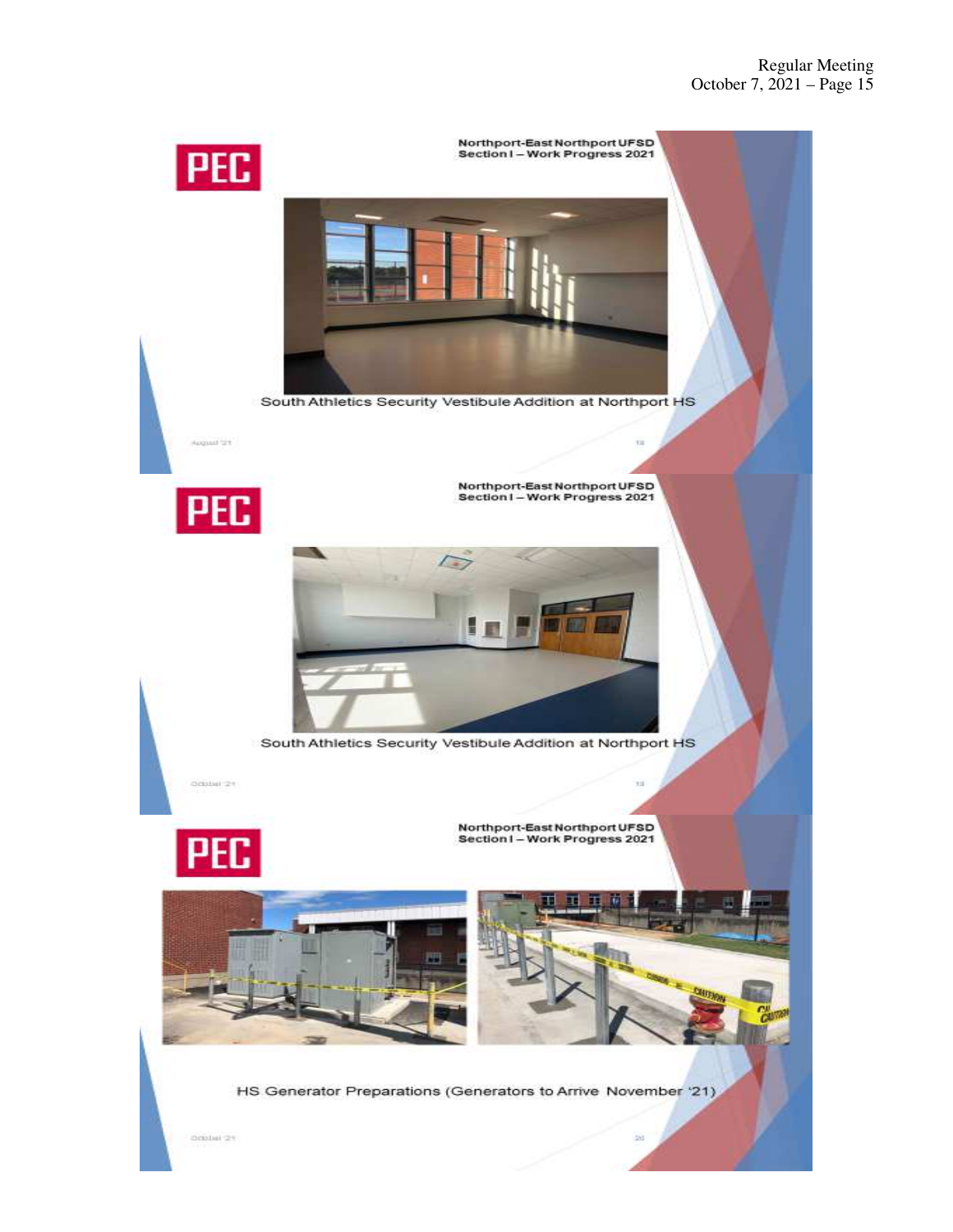

#### Northport-East Northport UFSD Section II - Planned/Upcoming Work



New Security Vestibule Addition at Northport MS

# Summer 2021 **Building Projects**

# Northport High School

- Renovation of Upper commons "Radio Room". ь
- Honing of terrazzo floors in upper L, K, and H.
- Painting of a dozens of rooms throughout building.  $\overline{a}$
- Complete renovation of room L224 (A and B) including abatement, painting, ceiling tile, new flooring and adding electrical and data drops.
- S wing room 225 removed computer tables, abatement of floor tile and new floor tile installed.
- S wing 204 and 206 abatement of floor, walls painted, and new flooring installed.
- Gym floor sanded, painted and refinished.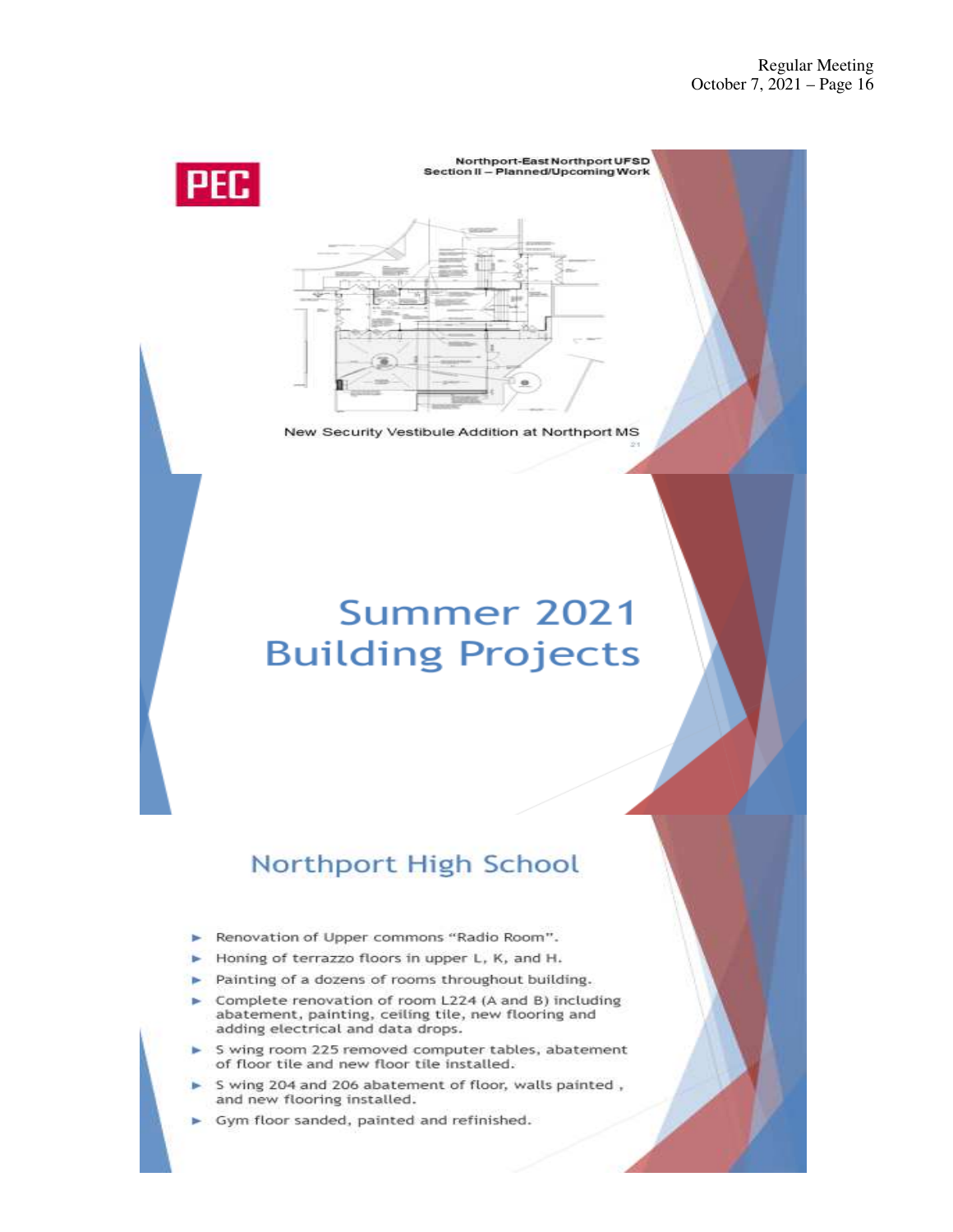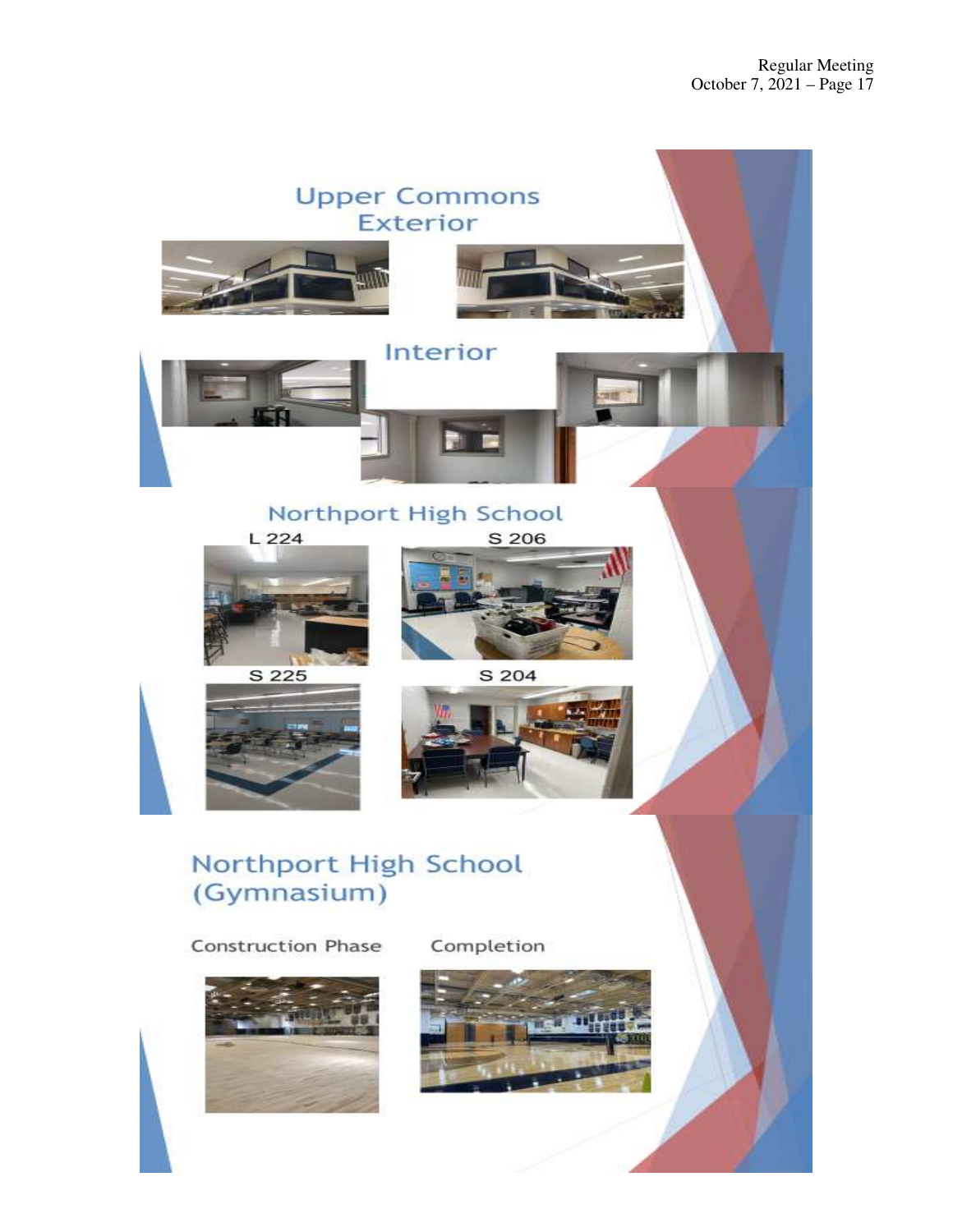# **East Northport Middle School**

- Room B-117 demo of existing kitchen appliances, cabinetry, spline ceiling, plumbing, electrical and exhaust. Floor tile<br>was abated, new flooring, new ceiling and room repainted.
- Security vestibule floor abated and new flooring being installed.
- Tiger TV Room floor abated and new flooring installed.
- Tech Room 3 new ceiling, two door ways closed with new wall, new lighting, adding data and electrical. Abatement<br>of wall and tile and new doorway cut in. Room spackled and repainted.
- New wall installed for guidance counselor.
- Rooms 208 and 210 demo existing computer tables. Rooms were spackled and painted.

# **East Northport Middle Updated Rooms**

### Room B117

# Tech Room 3

Room 208



# Northport Middle School

- Renovation of D 41, cabinetry was demoed, electric for<br>lighting was redone to supply each room separately,<br>plumbing redone to put sink in room, new mall was<br>installed to divide room, new flooring installed, and wall<br>was cu
- N wing ramps had LVT installed to replace existing.
- Room A12 rip up and installation of new flooring.
- Room H62 installation of new ceiling grid and tile.
- Student Support Center abatement of a section of ceiling<br>and all floor tiles. New VCT flooring installed.
- Installation of three new hydration stations.
- Installation new HVAC in portables.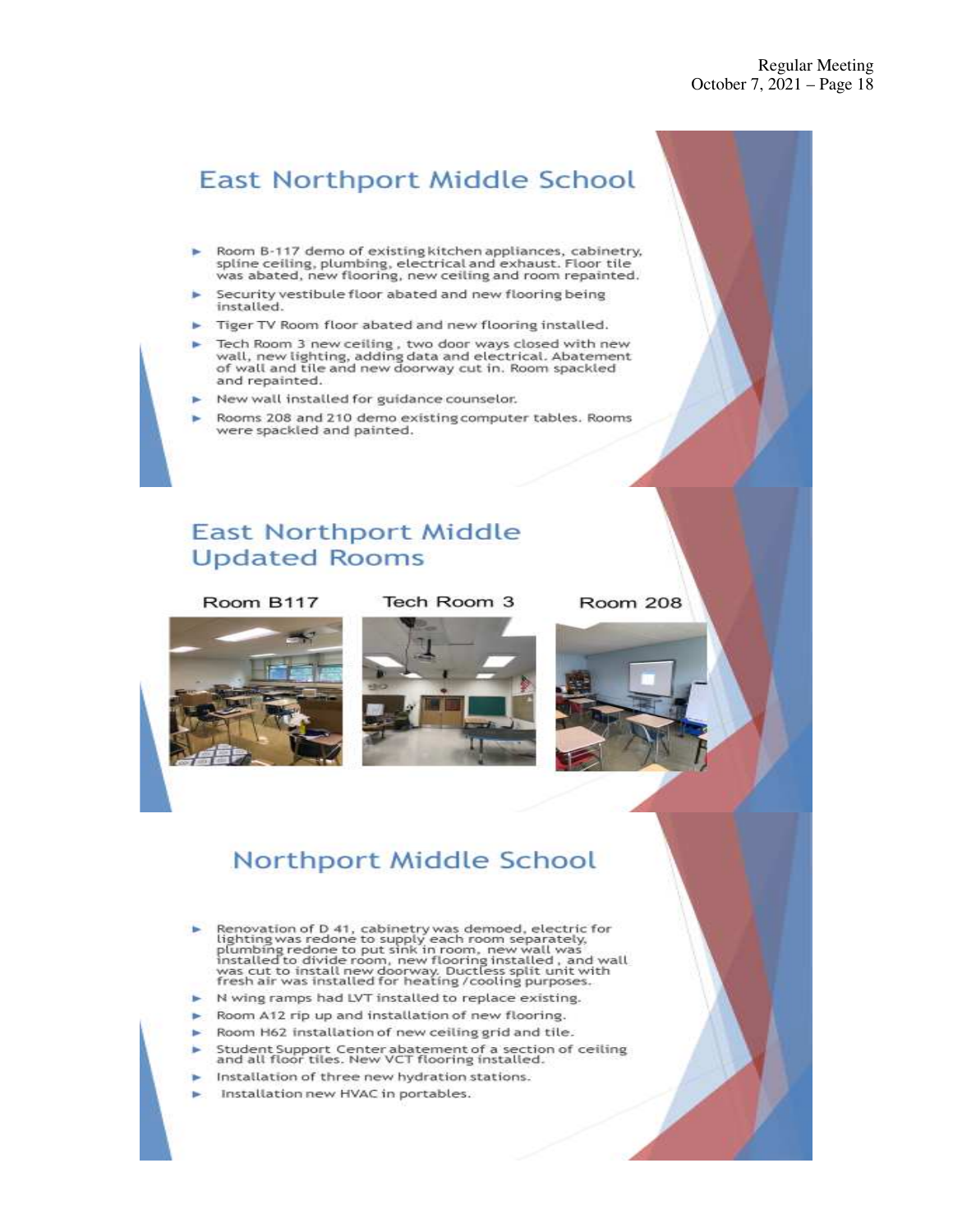

# **Dickinson Elementary**

- Install 4 inch and 2 inch ball valves for hydronic system in the boiler room.
- Underground piping to be repaired through warranty.
- Installed air conditioning units for Transportation Office.



# **Pulaski Road Elementary**

- New wall installed between B3 and B5. ь
- Room A7 complete kindergarten bathroom renovation. ь

# **B3/B5**





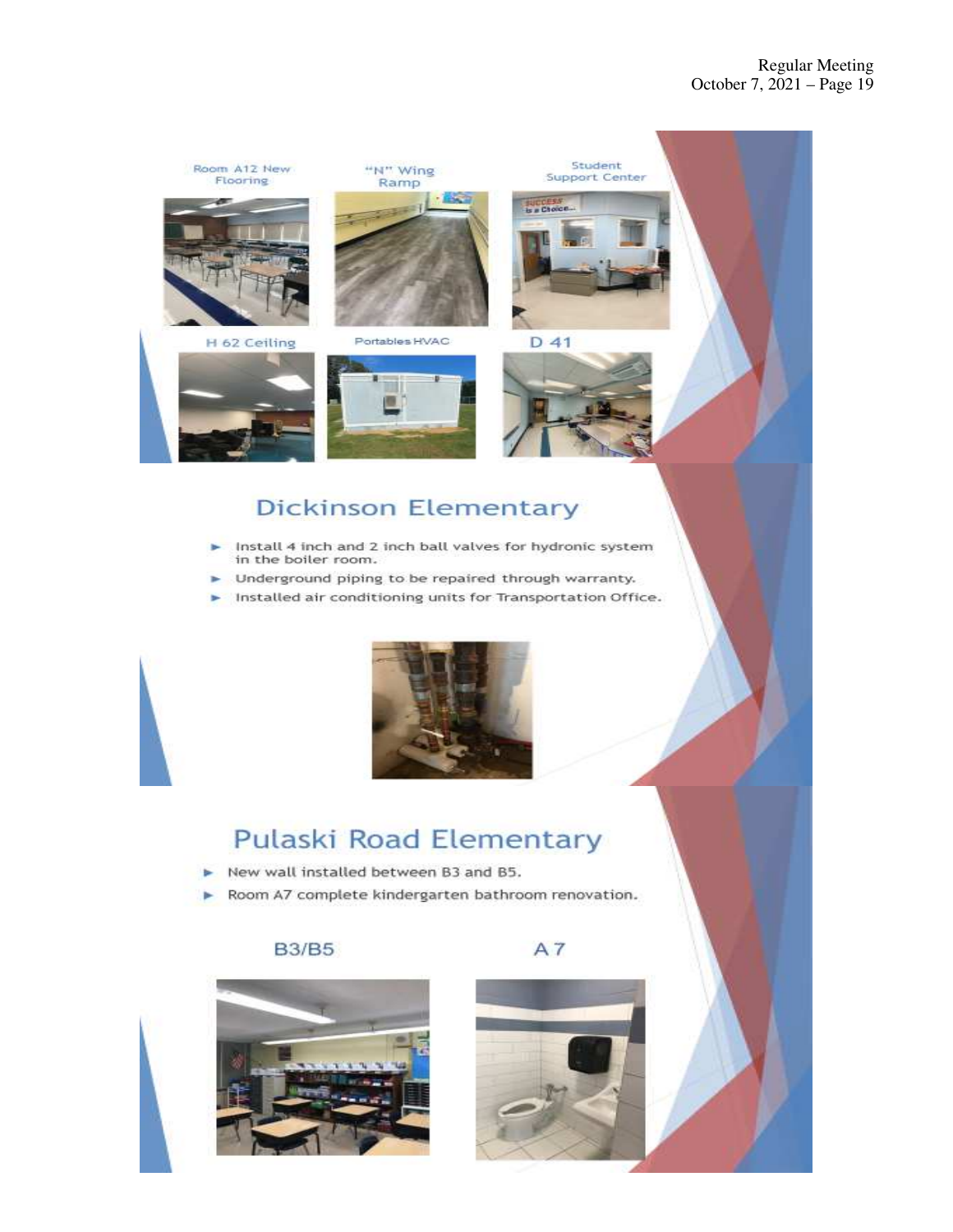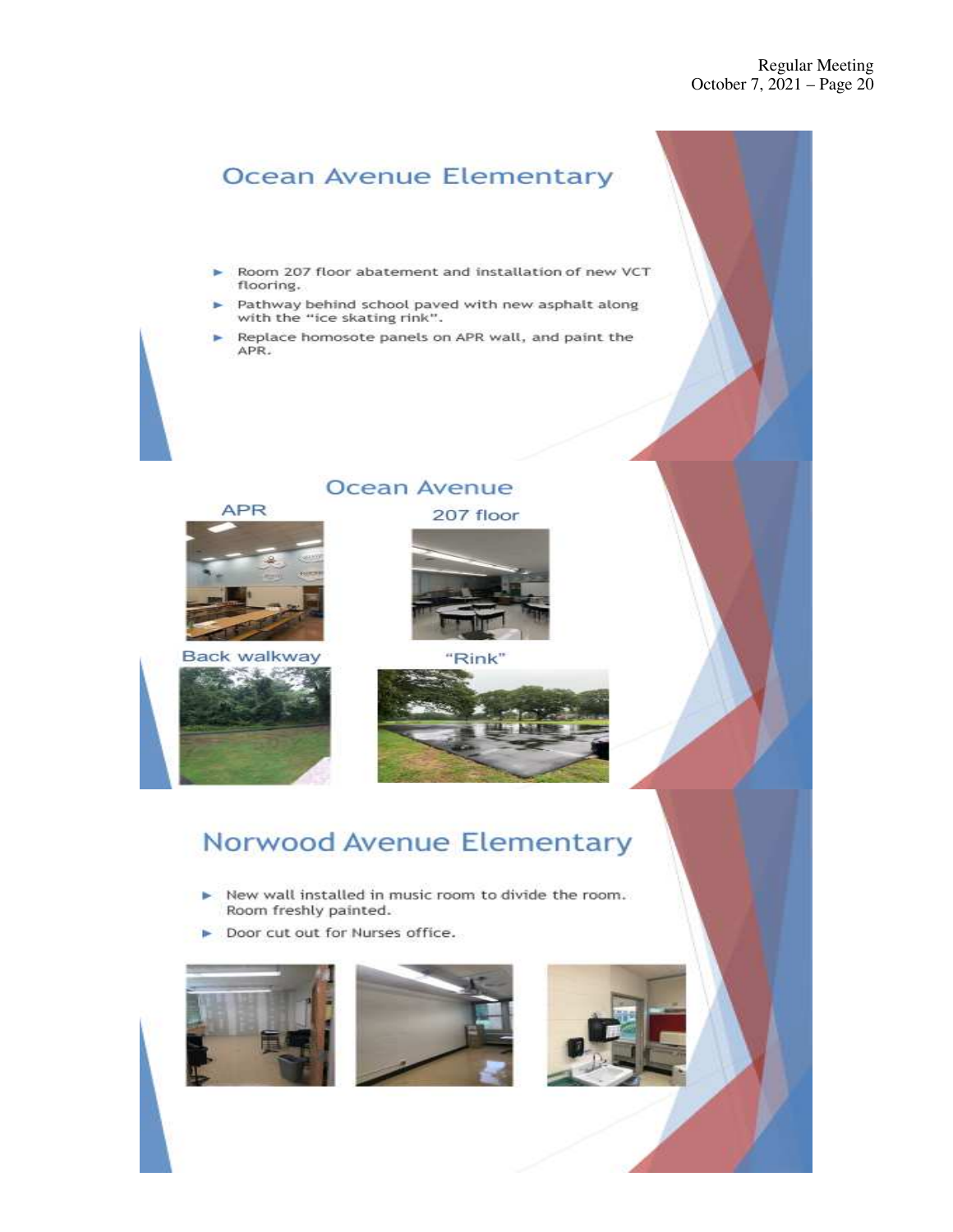# **Fifth Avenue Elementary**

- Two Kindergarten bathrooms completely renovated.
- $\triangleright$  New flooring in room A-2.

### **K** Bathroom







# William J. Brosnan

- Transportation room renovated including removal of small office,<br>flooring, and old ceiling tiles. Room was also painted, new ceiling<br>installed, new flooring and addition of a sink.
- IT room putting up a wall with door for closet in existing waiting<br>room. Rough out plumbing and install new double sink.
- CSE Room rip up half of existing carpet tile and add LVT. Room was<br>freshly painted.
- Paint new CSE room and replace old ceiling tile.
- Abatement of pipe wrapping in the pump room.
- Install new split unit into blue room, new LVT flooring and painting<br>of the room.
- Framed out and constructed new location for the IT office.<br>Provided new ceiling, flooring, HVAC, and data drops.
- Resurface of south parking lot and recoated rear lot with all new.<br>striping for parking spots.

#### William J. Brosnan Building

### Room 105 and 107 **UPK**



A 104 (New CSE Room)

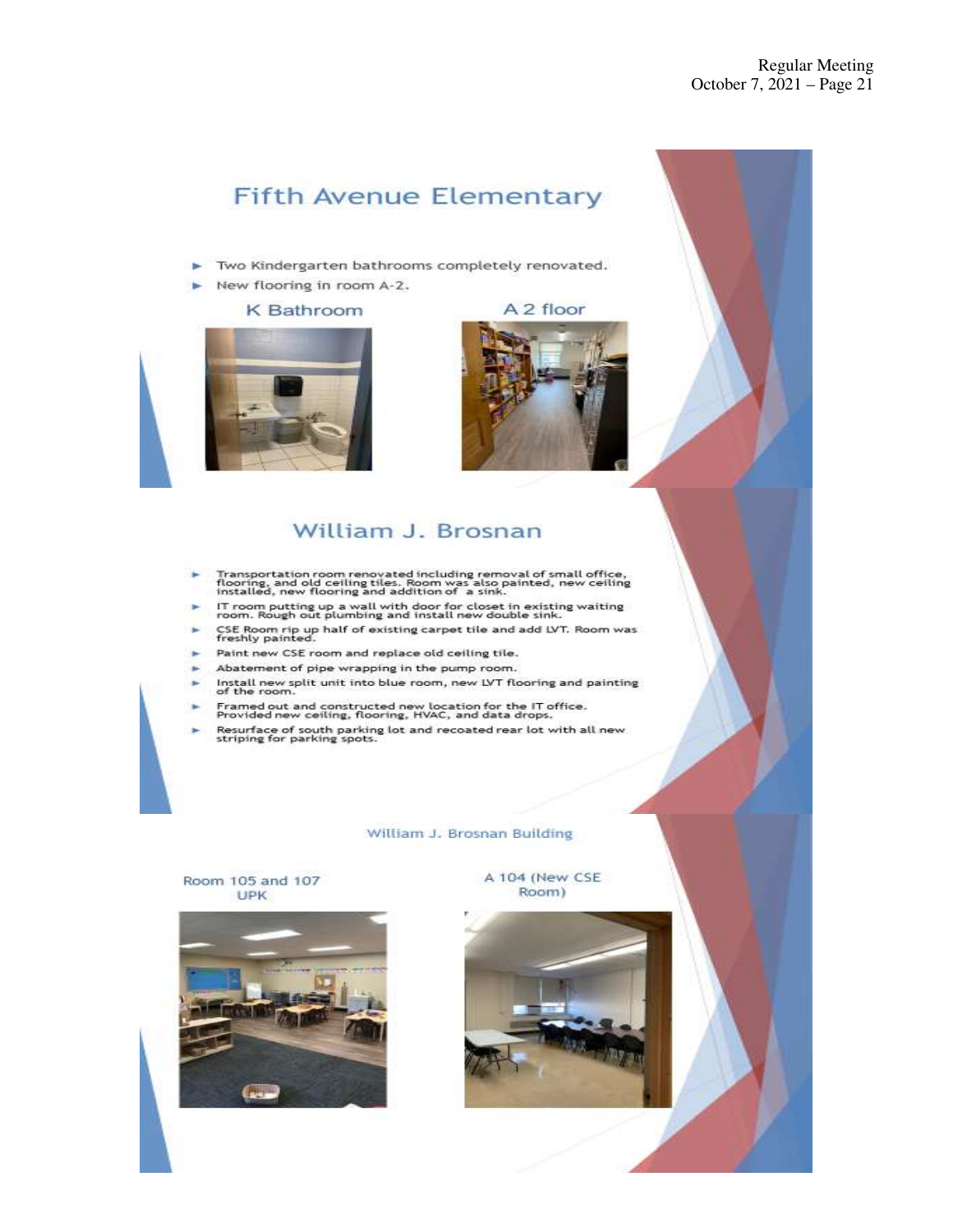### William J. Brosnan Building

South Parking Lot



IT Room (old kitchen)



# **Relocation of departments**

Allocating 3 additional classrooms for Pre School education

#### $\blacktriangleright$  Actions

- > Moved the Transportation Department to Dickinson
- Moved the CSE room to A104
- > Moved Technology to newly created office within the former Kitchen at WJB
- Outcomes
	- > 50 (Approx.) additional children would be able to participate in Pre School education<br>program at WJB.
	- > \$24,000 in additional rental income to the district (3 additional classrooms being re

# COVID-19 testing location

- > Location: Bellerose All Purpose Room
- Why? Provide for a local testing site in order to assist meet the New York State mandated School District Employee Testing requirement.
- Why was this location selected?
	- > Locations were reviewed around the district with the testing company and Bellerose was selected for the following reason.
		- > No students in the building
		- Has Sufficient Parking
		- > Has Staffing already in the building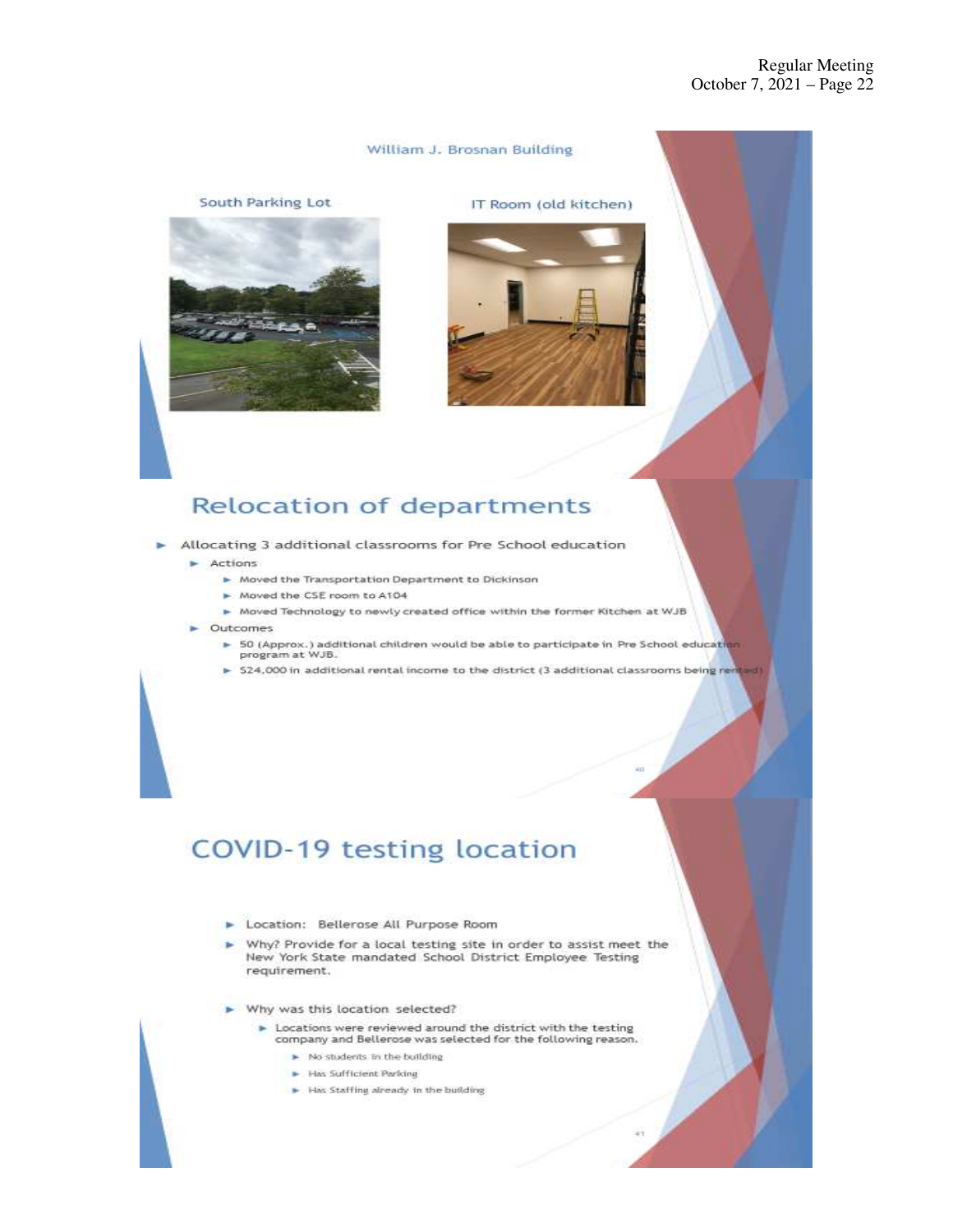| and Next steps<br><b>Bond Status Upate</b><br>Voter Authorized Bond<br>39,884,201<br>\$<br>Bond Expenditures to Date<br>37, 387, 676<br><b>Current Encumbrances</b><br>1,681,812<br><b>Available Balance</b><br>814,713 |
|-------------------------------------------------------------------------------------------------------------------------------------------------------------------------------------------------------------------------|
|                                                                                                                                                                                                                         |
|                                                                                                                                                                                                                         |
|                                                                                                                                                                                                                         |
|                                                                                                                                                                                                                         |
|                                                                                                                                                                                                                         |
|                                                                                                                                                                                                                         |
| Next Steps:<br>> Use remaining funds to complete the Northport Middle School Vestibule<br>project, which is the last remaining project in the bond.                                                                     |
| $\triangleright$ Develop a prioritization the capital project recommendations that were<br>presented to the Board of Education by the Architect                                                                         |
| > Work with the Long Range Financial Planning committee to create a funding<br>plan for future capital work.                                                                                                            |

There was a brief discussion regarding the Northport Middle School vestibule, the use of Dickinson Avenue Elementary for the transportation department, and using Bellerose Avenue School for COVID testing.

# **12. UNFINISHED BUSINESS**

Name Comment

### **13. NEW BUSINESS**

Discussion: 13.01 NYSSBA Business Meeting 2021 Proposed Resolutions

The Board reviewed the 2021 Proposed NYSSBA Resolutions and made a determination on how President Licopoli will vote on the resolutions on behalf of the Board at the NYSSBA Annual Business Meeting.

**14. PUBLIC COMMUNICATIONS AND COMMENT** - Please Note: Community members are invited to share their questions, comments, or concerns with the School Board. When speaking, citizens should state their name and address for the record and limit their presentation to 5 minutes. If you wish to participate via Zoom please sign up at the following link by 4:00 p.m. on Thursday, October 7th, https://forms.gle/ioy17nj7cuftXn9q7. Where possible, the Board will answer factual questions immediately. A written response may be provided when information is not available. If a response would involve discussion of Board Policy or decisions which might be of interest to citizens not present at the meeting, the Board may place the item on a future meeting agenda.

| Christina Karman | Stated that kids are not having a proper lunch time and are still not having snack<br>with the whole class. This would not be happening if the elementary schools<br>weren't closed. Asked why the buses can't be moved to Dickinson Avenue<br>School or Bellerose Avenue School instead of on Brightside Avenue. |
|------------------|-------------------------------------------------------------------------------------------------------------------------------------------------------------------------------------------------------------------------------------------------------------------------------------------------------------------|
| Clay Roos        | Stated that with the daily COVID notifications from the district there have been<br>about 50 positive cases at the high school since the beginning of school. Asked<br>how long will it go before students won't be required to wear masks.                                                                       |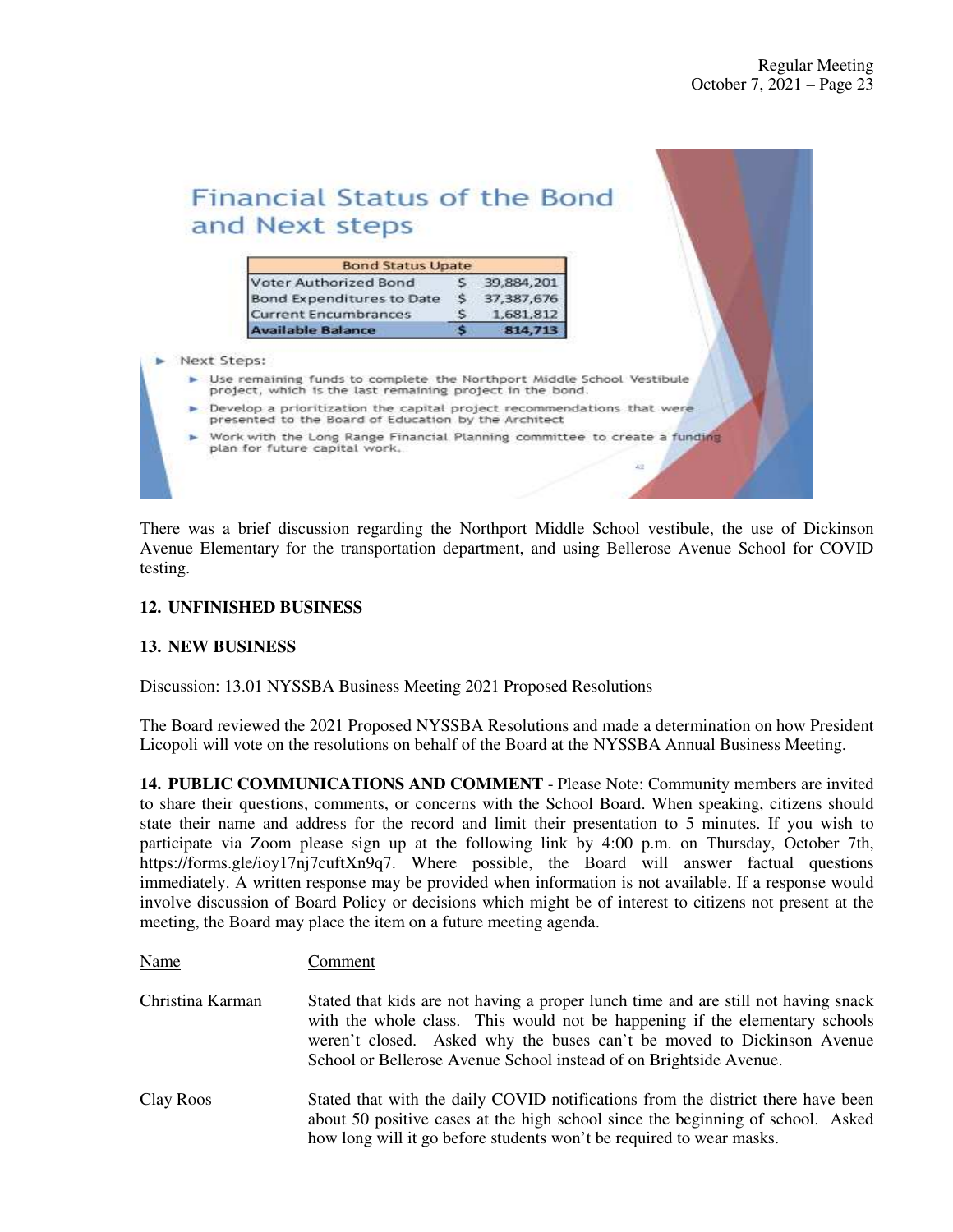| Nicole Richichi | Asked what happens when a PTA runs an event outside of school and they don't<br>know which students have a mask leniency. Asked for clear guidance to be sent<br>to the building principals and the PTAs. |
|-----------------|-----------------------------------------------------------------------------------------------------------------------------------------------------------------------------------------------------------|
| Joseph Stewart  | Stated that he wanted to respond to the September 16 <sup>th</sup> article in The Observer<br>regarding Not In Our Town but is concerned about unprofessional people have<br>opinions.                    |

Todd Hudson Asked if there were any changes made to the reopening plan posted on the district's website since the beginning of school.

Tammie Topel Asked about the \$2 million for the capital reserve.

At 10:30 p.m. motion was made to extend the meeting

Motion by David Badanes, second by Victoria Buscareno. Final Resolution: Motion Passes Yes: David Badanes, Victoria Buscareno, Larry Licopoli, Thomas Loughran, Donna McNaughton, Allison C Noonan, Carol A Taylor

# **15. BOARD REFLECTION**

Board members had an opportunity to visit Ocean Avenue Elementary to look at the responsive classroom.

# **16. SUPERINTENDENT'S REPORT - FOR INFORMATION ONLY**

# **17. UPCOMING MEETINGS**

Recommendation to move the October  $20<sup>th</sup>$  Board of Education Meeting to Thursday, October  $21<sup>st</sup>$ .

Motion by Allison C Noonan, second by Thomas Loughran. Final Resolution: Motion Passes Yes: Victoria Buscareno, Larry Licopoli, Thomas Loughran, Donna McNaughton, Allison C Noonan, Carol A Taylor No: David Badanes

Information: 17.01 Upcoming Meetings

REGULAR MEETING Thursday, October 21, 2021 7:00 p.m. Northport High School

REGULAR MEETING Thursday, November 4, 2021 7:00 p.m. Northport High School

REGULAR MEETING Thursday, November 18, 2021 7:00 p.m. Northport High School